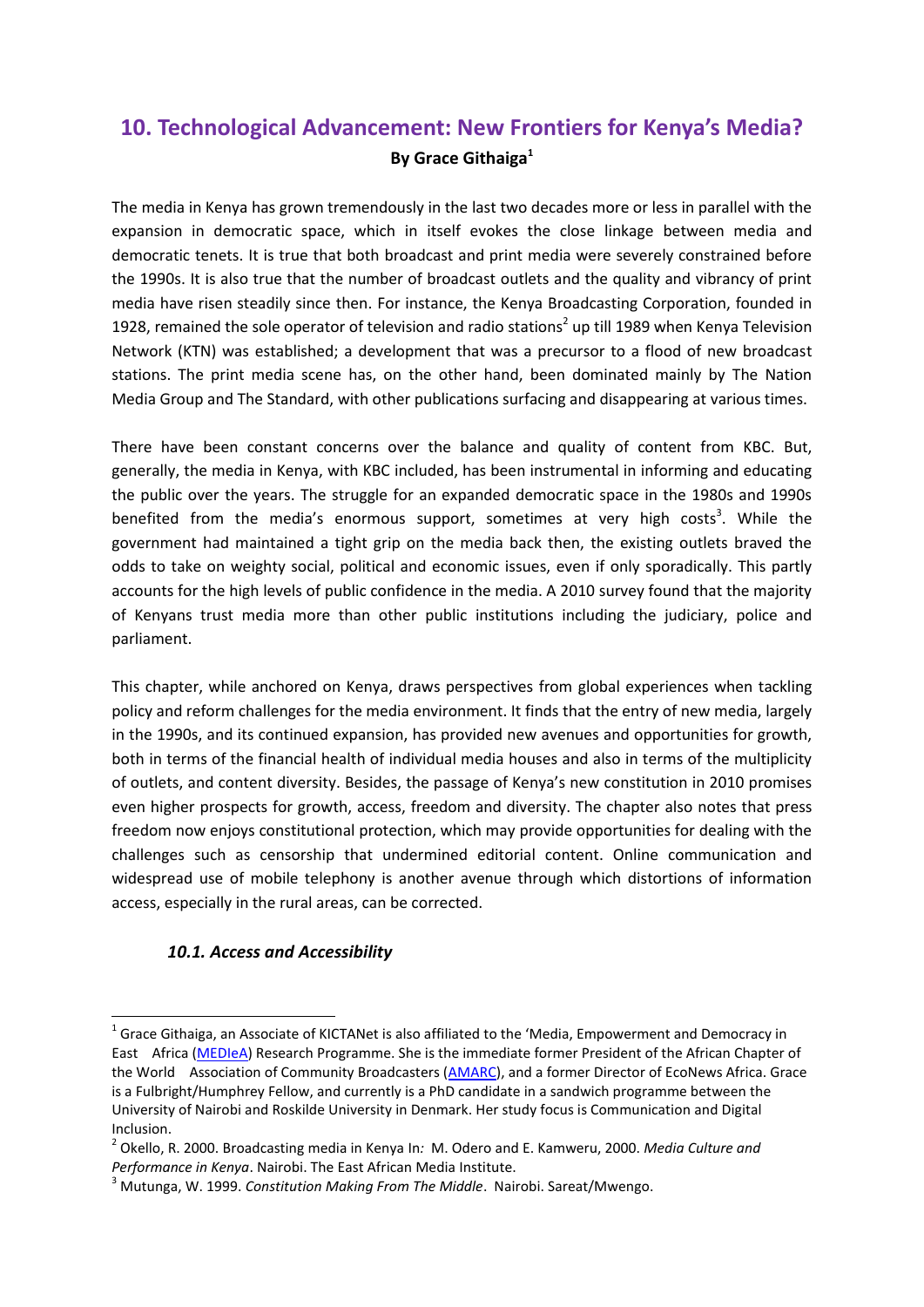The last two decades have been definitive for the media in Kenya. Firstly, the operating environment has become freer, liberalised and more competitive. Secondly, the broadcast media, partly as a result of the liberalisation policies, has grown in leaps and bounds as the number of radio and television outlets has multiplied significantly. But print media, while it faces fewer possibilities of external interference today<sup>4</sup>, has not grown at the same pace as the broadcast, in particular at mainstream level. It remains dominated by The Standard and The Nation, although The Star also joined the market in 2006. This was tempered by the winding up of The Kenya Times in 2010, which had been founded in 1984 by the then ruling party, Kenya African National Unity (Kanu). While it is possible that lack of expansion in print media can be attributed to the high investment costs, it is notable that the three or so major publications have had to battle for an average market share of 350,000 readers per day for the last thirty years.

A critically important opportunity for Kenyan media came in 1998/99 with the introduction of telecommunications sector reform. Then the government disbanded Kenya Posts and Telecommunications Corporation (KP&TC), replacing it with a new telecommunications policy and laws<sup>5</sup>. The reform had three components - separation of roles in sector management (policy and regulation), creation of a multiple operator environment (liberalisation) and the reduction and eventual elimination of government operational role in the telecommunications sector (privatisation). The outcome split the KP&TC into three entities – Telkom Kenya Limited, Postal Corporation of Kenya and Communications Commission of Kenya.

This shift in policy and administration has had some positive effects on the regulation regime and even increased the number of content producers. Today demand for broadcasting frequencies outstrips availability, especially in urban areas. To date, 372 FM frequencies have been issued to radio stations nationally. Of these, 233 are on air and 139 are dormant. At the same time, 109 television frequencies have been allocated; of these, 71 frequencies are on air and 38 are dormant<sup>6</sup>. Liberalisation of the airwaves has transformed broadcasting, with numerous new stations now serving as platforms for information and public discussion, allowing citizens to debate issues perceived to be important to them through call-in programmes and talk-shows.

Radio is the most accessible and affordable broadcasting medium in Kenya. A survey from 2008 revealed that some 7.5 million homes have radios and 3.2 million have television sets. Of the homes with radios, 5.5 million are in rural areas and 1.9 million in towns. Further, 1.8 million television set owners are in rural areas while 1.4 million are in urban centres<sup>7</sup>.

New media, internet and cell phones are growing rapidly in terms of consumers and service providers. From October to December, 2010, mobile subscriptions grew 12 per cent from 22.3 million to 24.96 million subscribers, which was the highest growth rate recorded that year<sup>8</sup>, as evidenced by Safaricom's huge profits. This subscriber base is equivalent to one mobile phone per

**.** 

<sup>4</sup> Oriare, P. 2010. *What the new constitution means for press*. Expression Today, October 2010.

<sup>5</sup> EPZ and International Research Network. 2005. *Kenya's Information and Communications Technology Sector report*

Available at [www.cck.go.ke](http://www.cck.go.ke/) [Accessed August 21, 2011].

 $<sup>7</sup>$  It was not clear how many homes were targeted for this survey.</sup>

<sup>&</sup>lt;sup>8</sup> CCK Quarterly Sector Statistics Report, Second Quarter, October – December 2010/2011.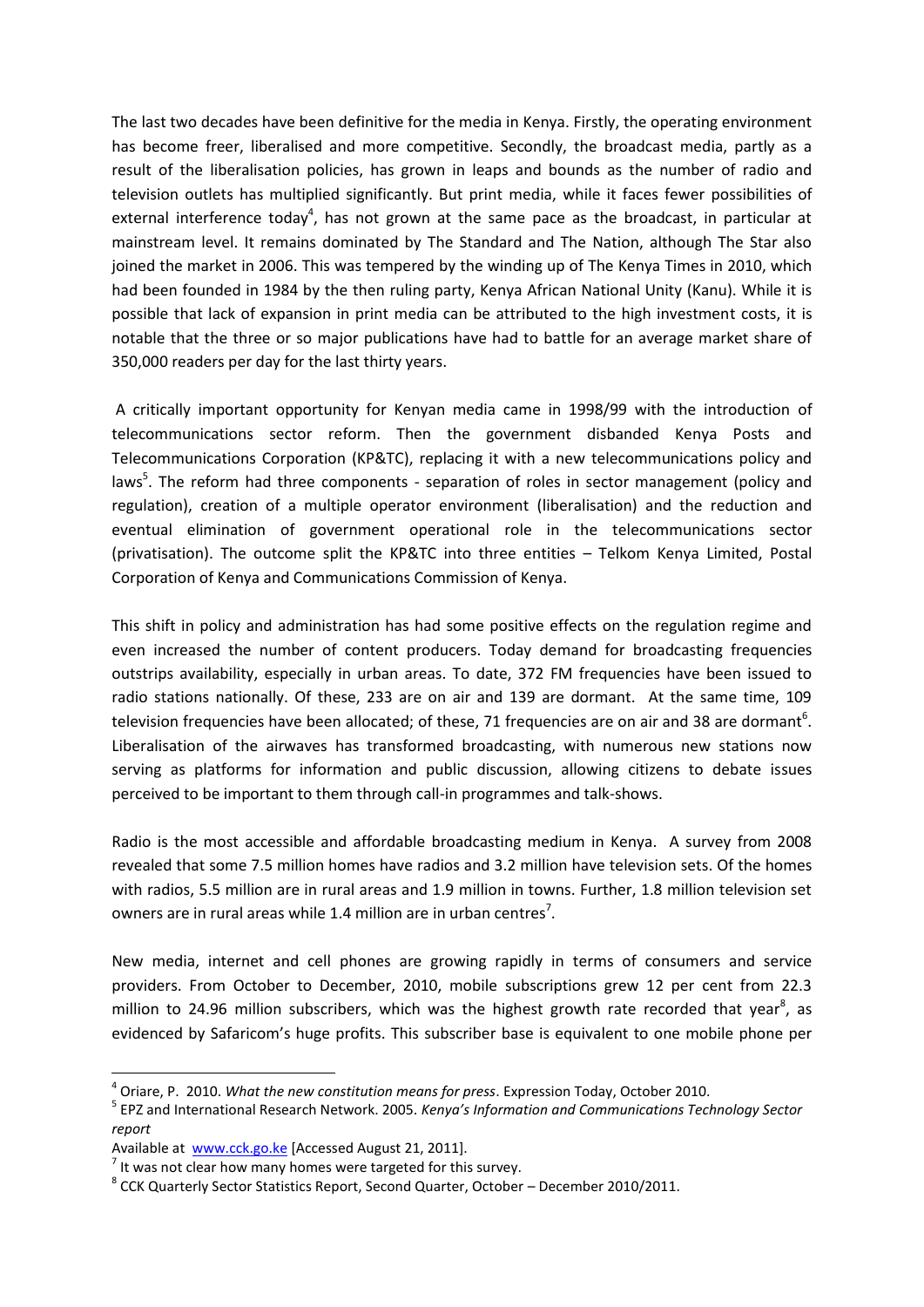adult<sup>9</sup> served by Safaricom, Airtel, Yu and Orange. The growth became pronounced when services providers reduced calling rates, introduced low denomination calling cards, and cheaper telephone handsets became available. But the four mobile providers have shifted attention to data services, by which this chapter means telecommunications services transmitted via high speed data rather than voice<sup>10</sup>, which includes popular mobile money transfer services.

The mobile phone subscriber base has wide ramifications for traditional internet service providers. For example, most Kenyans now access the internet using mobile phones as opposed to personal computers - whether at work, home, or internet café. The Digital Life Survey*,* a report by TNS Research International<sup>11</sup>, found that 60 per cent of respondents use their handsets to access the internet, compared with 29 per cent using PCs at home, 33 per cent using PCs at work and 41 per cent accessing the internet in cyber cafés. The leading activities on mobile internet are social networking (67 per cent of users) and accessing e-mails (54 per cent). 14 per cent use it for administrative work like filing tax returns and conducting internet banking.<sup>12</sup>



## Radio *Figure 29: National reach for Kenya's radio stations, 2011<sup>13</sup>*

KBC, for a long time the largest and only broadcasting organisation in Kenya, is a state agency and one of the just three radio stations with a nationwide reach. As well as this nationwide reach through its Swahili and English channels, the Corporation also broadcasts in 19 different languages, including those of marginalised communities that would not ordinarily make economic sense for commercial broadcasters to serve. As a national broadcaster, which also has loosely been passing for a public broadcaster, KBC has been mandated to air public interests programmes including

**.** 

<sup>9</sup> World Bank. *Kenya Economic Update*. December 2010. Edition No. 3.

<sup>&</sup>lt;sup>10</sup> PC Magazine Encyclopedia. 1981 – 2011 [online] Available at<http://www.pcmag.com/encyclopedia/> [Accessed August 21, 2011].

*<sup>11</sup> Kenya turns to phones for Internet browsing.* 2010. Daily Nation*,* 3 December.

<sup>12</sup> *Kenya's mobile revolution bucks international trend.* 2010. The Standard*,* 3 July.

<sup>&</sup>lt;sup>13</sup> Own compilation based on KARF Audience Research. 2011. First Quarter. Synnovate.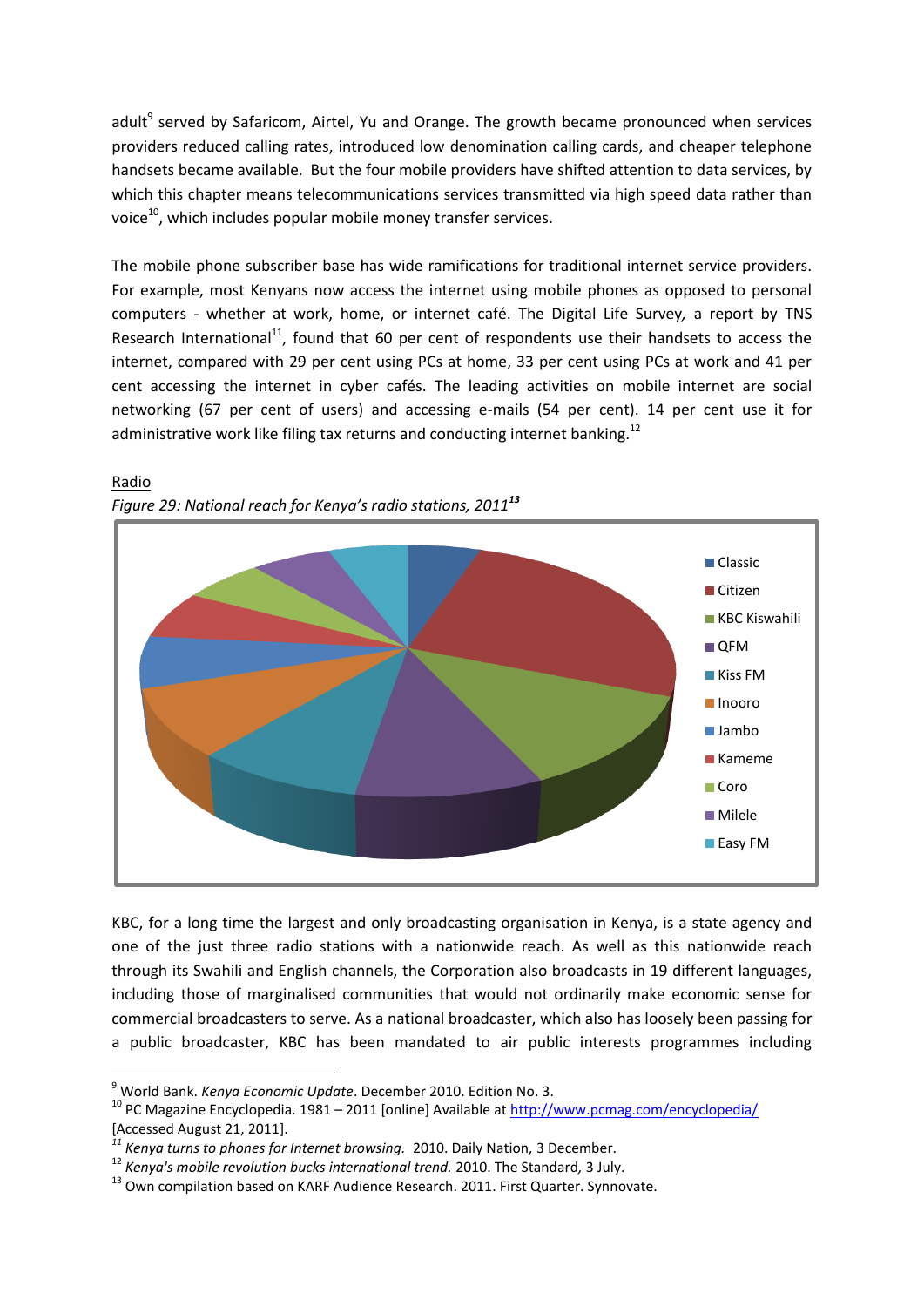educational and cultural programmes. But the changing market has meant that KBC no longer enjoys an audience monopoly. A 2011 audience survey by Synnovate research<sup>14</sup> shows that, despite KBC having long enjoyed state protection, which shielded it from open competition by refusing to license other players, Citizen Radio today has the widest audience reach (54 per cent). KBC's Swahili service is a distant second with 25 per cent and QFM with 20 per cent. All three stations broadcast in Swahili.

The report also finds interesting listenership patterns by gender. Each of the three stations – Citizen, KBC Swahili and QFM – have a higher male audience than female, partly because, in the patriachal nature of most communities, the radio is under the care of the man. This was also true for the other stations, except for Inooro and Kameme, both of which broadcast in the vernacular Kikuyu and are listened to by more women.





## Community broadcasting

**.** 

Community media has been in Kenya since the 1980s with support from UNESCO and the government. It is recognised as a third sector of broadcasting alongside public and private/commercial broadcasting. Kenya was the home of the first community radio station in Africa – Homa Bay Community Radio, and civil society, the most dependable anchor of community media, is quite vibrant and more established in Kenya than in other parts of the world where community radio has grown and developed<sup>16</sup>. Despite the importance of this market, community media growth in Kenya has been stunted as it is perpetually grappling with sustainability issues such as finance, human resources and content generation.

This chapter uses a broad definition of community media including any form of media that is created and controlled by a geographical community or a community of identities or interests<sup>17</sup>. This includes print media, although the focus in Kenya has been broadcast media. But most important the Communications Commission of Kenya seems to have taken on this broad definition as evidenced by the

<sup>&</sup>lt;sup>14</sup> KARF Audience Research. 2011. First Quarter. Synnovate.

<sup>&</sup>lt;sup>15</sup> Own compilation based on KARF Audience Research. 2011. First Quarter. Synnovate.

<sup>16</sup> Githethwa, N. 2010*. Milestones, Challenges, and Proposals in the Development of Community Radio in* 

*Kenya.* A Discussion Paper presented at the AUF – ACDM meeting on 21st February, 2010 *as a framework of discussions and a guide to further action.*

<sup>17</sup> Rennie, E. 2006. *Community Media: A Global Introduction.* (Critical Media Studies).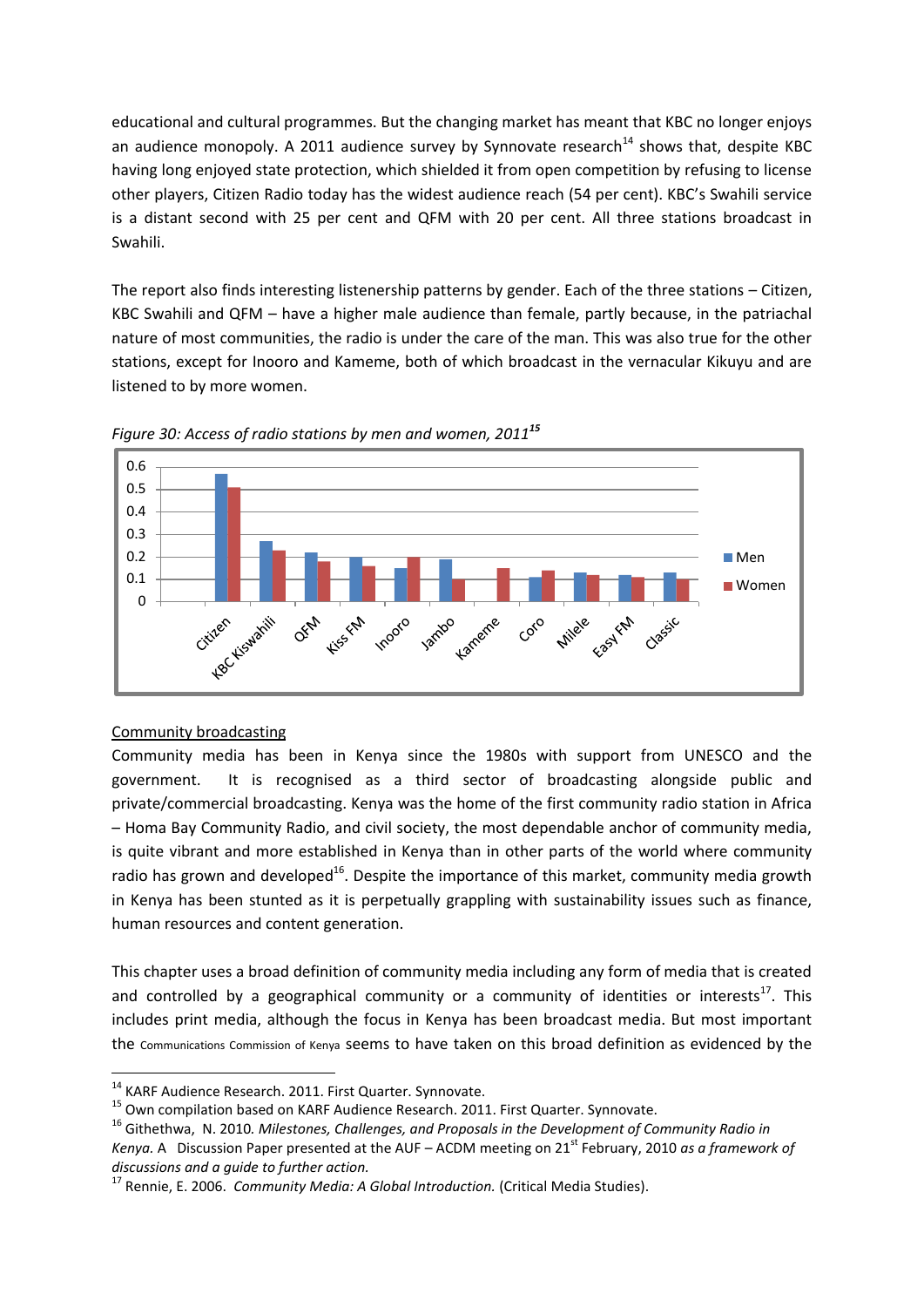various stations it has classified as community<sup>18</sup>. With the exception of Mangelete, the first to be licensed, all community radio stations have been limited to within a radius of 3km. This is to ensure that they remain focused on local issues and remain relevant to the audiences living and working in close proximity.

Aside from institutional community media - that supported by institutions such as universities community media in Kenya clearly requires state support including infrastructure provision and tax rebates. The other challenge is a lack of data about the sector - what has been done, what has worked, what has failed and what needs to be done. There is need to secure and further develop community media in Kenya with regard to changes arising from technological advancement.

## Private television

1

Private television, alongside private radio, has experienced phenomenal growth in the past decade, but there are genuine concerns about patterns of ownership. Until 1989 state-owned KBC was the only television station but now the dominant players are private stations, with KBC now a distant fourth. The key private players are NTV, KTN, and Citizen TV. The stations are owned by Nation Media Group (NMG), Standard Group Limited (SGL) and Royal Media Services (RMS) respectively, all of which also own radio stations, newspapers, or both. The question of cross-ownership dominated public debate around the Kenya Communications (Amendment) Act, 2009. Private media fought hard, and due to their immense clout, were able to prevent the imposition of any limits on crossownership. There are other television stations, EATV, KISS TV, Family TV, GBS and K24; however ownership of these stations is concentrated among a small number of political and economic elites whose interests are not necessarily in sync with public interests.

The quality of content produced is varied. The main players (NTV, KTN and Citizen) have the resources to recruit competent professionals and correspondingly produce high quality programmes, especially news. The other television stations, not owned by the three key players, are clearly limited in terms of quality. But the difference in quality between the mainstream and alternative television stations is not replicated with regard to content; the general trend is for stations to emulate, or even replicate, popular material from the competition. The result is that Kenyan domestic television is dominated by foreign material such as Nigerian movies, Mexican soaps and American pop music and movies. There are a few high quality and popular local productions<sup>19</sup> on Citizen TV, most of them drama series that other stations have attempted to copy, but these are far too few to match the regulatory requirements<sup>20</sup>, and even public demands, for local content.

*Figure 31: Kenya's main television reach and viewership, 2011<sup>21</sup>*

<sup>&</sup>lt;sup>18</sup> The CCK list includes Mang'elete Community (Kibwezi), Koch FM (Korogocho), Pamoja Development (Kibera), SIDAREC (Pumwani), Bondo Community Center (Ndori), Maseno University (Maseno), Daystar University (Athi River), St. Pauls University (Limuru), Baraton University (Eldoret), Masinde Muliro University (Kakamega), Kenyatta University (Thika Rd) and KIMC (Nairobi).

<sup>&</sup>lt;sup>19</sup> The draft Broadcasting Code, which requires 40 percent local content for radio and TV [online] Available at [http://www.cck.go.ke/links/consultations/current\\_consultations/draft\\_programme\\_code](http://www.cck.go.ke/links/consultations/current_consultations/draft_programme_code-rev_2_nov_2010.pdf)[rev\\_2\\_nov\\_2010.pdf](http://www.cck.go.ke/links/consultations/current_consultations/draft_programme_code-rev_2_nov_2010.pdf) [Accessed August 25, 2011].

<sup>20</sup> *Kenya Communications (Broadcasting) Regulations* 2009. Article 26 (1) and (2).

<sup>&</sup>lt;sup>21</sup> Own compilation based on KARF Audience Research. 2011. First Quarter. Synnovate.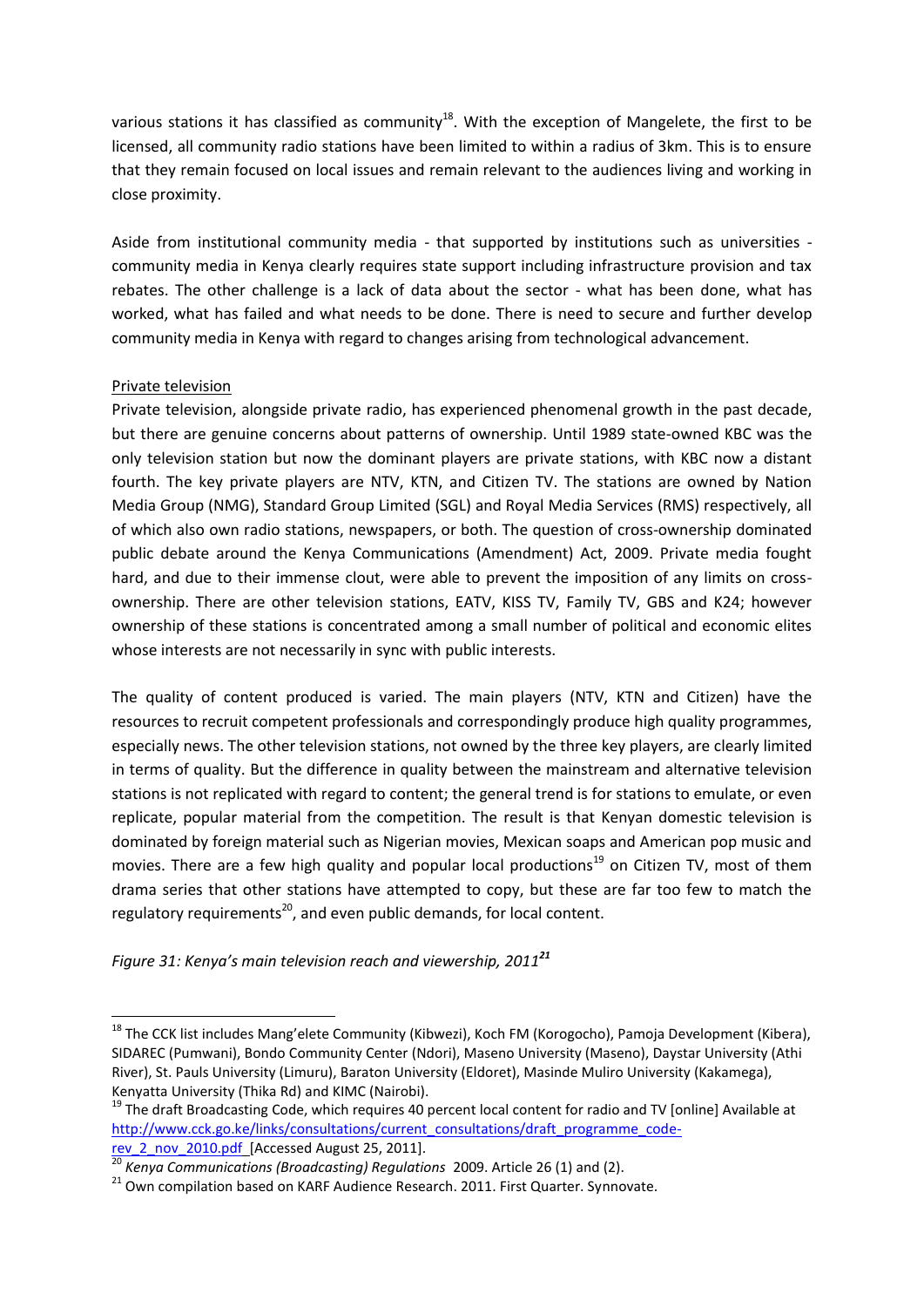

#### **Newspapers**

 $\overline{a}$ 

The print media presents some notable contrasts. As with all media in Kenya, it has benefited from the expansion of democratic space. However, its growth in terms of number of outlets and audience has been limited. The scene has for decades been dominated by two mainstream publications, The Nation – which owns several other titles – and The Standard, together with their sister publications on Saturdays and Sundays. There are other publications, such as The People and The Star, but it remains to be seen if they can mount a credible challenge for a reasonable share of the rather stagnant readership. Stagnated market growth is partly caused by uneven and low purchasing power. However there is untapped growth potential in parts of the country, such as North Eastern Province, which remain under-served by mainstream newspapers. The fact that an alternative press<sup>22</sup>, has been mushrooming in various urban centres and is attracting readership even in Nairobi, suggests that some sections of society are not well served by mainstream media.

| <b>Publisher</b>              | <b>Publication</b>    | <b>Frequency</b> | <b>Circulation</b> |
|-------------------------------|-----------------------|------------------|--------------------|
| Nation Media Group            | Daily Nation          | Daily            | 180 000 (PE)       |
| The Standard Group Ltd        | The Standard          | Daily            | 110 000 (PE)       |
| Mediamax                      | The People            | Daily            | 65 000 (PE)        |
| Nation Media Group            | Taifa Leo             | Daily            | 44 000 (PE)        |
| Nation Media Group            | <b>Business Daily</b> | Daily            | 15 000 (PE)        |
| Radio Africa Group            | The Star              | Daily            | 10 000 (PE)        |
| P.G. Kariuki                  | The Financial Post    | Weekly           | 60 000 (PE)        |
| Coast Week Newspapers Ltd     | Coast Week            | Weekly           | 12 000 (PE)        |
| Nation Media Group            | The East African      | weekly           | 40 000 (PE)        |
| Nation Media Group            | <b>Sunday Nation</b>  | Sundays          | 280 000 (ABC)      |
| <b>Standard Group limited</b> | Sunday Standard       | Sundays          | 150 000 (PE)       |
| Media Max                     | The People on Sunday  | Sundays          | 38 000 (PE)        |
| Nation Media                  | Taifa Jumapili        | Sundays          | 46 000 (ABC)       |

| Table 12: Newspapers circulation in Kenya, 2008 <sup>23</sup> |  |  |
|---------------------------------------------------------------|--|--|
|                                                               |  |  |

<sup>&</sup>lt;sup>22</sup> Kenvan term for the sensational brand of newspapers, mainly published on A4 size sheets of papers, whose editorial quality is low; the physical address is lacking contrary to legal requirements, and are famously derided as scandal sheets.

<sup>23</sup> *The Status of the Media in Kenya*. 2008. A report of the Media Council of Kenya. PE: Publisher's estimate. ABC: Audit Bureau of Circulation figure.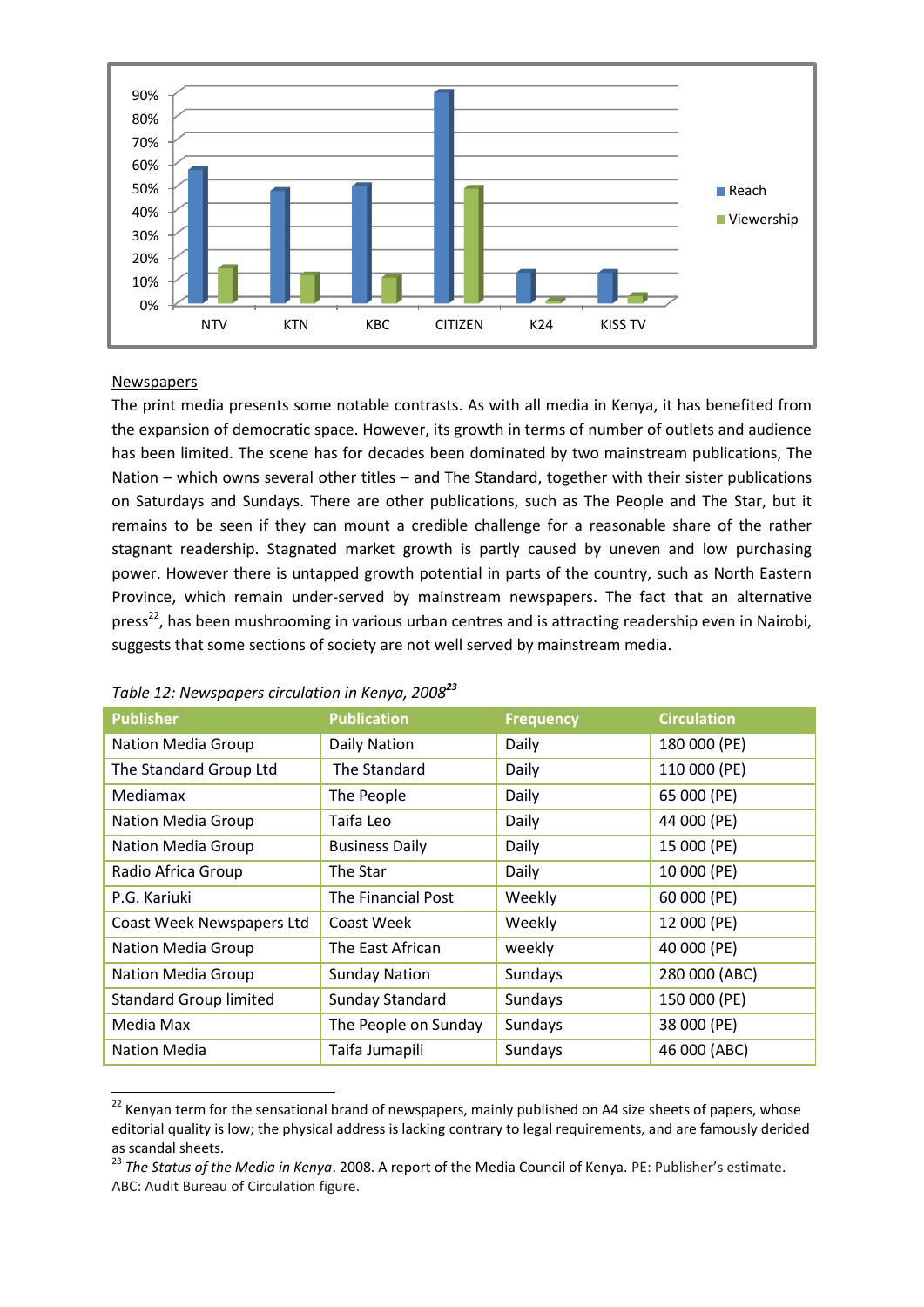#### New Media

As discussed, new media in Kenya is experiencing rapid growth. New media is beginning to challenge traditional media (radio, television and print) as the preferred platform for accessing news and information. The information society is now inseparable from communications media which enables interactive communication<sup>24</sup> through the internet and mobile telephony. There are 22.3 million mobile subscribers in Kenya, and an estimated 8.69 million internet users. Fixed broadband subscriptions increased from 18,626 subscribers to 84,726 between 2010 and 2011. However a whopping 99 per cent of the internet traffic in Kenya is through mobile operators, mainly through 3G, as well as Edge or GPRS.<sup>25</sup> This suggests that mobile phones are the leading platform across board for information access in Kenya, enabling users to access voice, text and the internet on one platform.

The impact of new media has not yet been clearly established. However, it is becoming clear that new media has enhanced journalism and altered modes of information access. Internet-based applications allow for user generated content and blogging. This has decentralised informationsharing at unprecedented level and made it potentially feasible for every citizen to act as a broadcaster, creating, modifying and sharing content with a large audience<sup>26</sup>. This is blurring the line between traditional and new media, electronic and print media.

It can be argued that, compared to other forms of mass media, the internet offers low barriers to access and was designed to work without the kind of gatekeepers that exist in traditional print or broadcasting media<sup>27</sup>, unless of course the service provider opts to intervene. A computer and an internet connection are far less expensive than a printing press, or other mechanised media for reaching large audiences offline. Radio and television technology are limited technically by the capability to exploit the electro-magnetic spectrum. Government regulation of airwaves has generally been found necessary as a way of managing this scarce resource. The internet, by contrast, can accommodate essentially an unlimited number of points of entry and speakers<sup>28</sup>.

Nevertheless, the cost of accessing the internet remains *prohibitively* high for the majority of Kenyans. This is despite the commissioning of the fibre optic cable, which had been expected to bring down charges. Rather than reducing prices, data market players are demanding that the Communications Commission of Kenya (CCK) reduce spectrum prices, enact a vandalism law, and accord them access to the National Fiber Backbone Infrastructure (NOFBI)<sup>29</sup> before they reduce prices.

The standoff between CCK and data market players has kept the costs of internet connectivity in Kenya high and thus unavailable to wide audiences. Additionally there are gaps in availability - of 7, 149 sub locations in Kenya, for example, voice telephony is inaccessible in 1,100

<sup>24</sup> Nyabuga, G. 2011. *New Media and its Effects*. Nairobi. University of Nairobi.

<sup>25</sup> Hash. 2010. *Kenyas-mobile-Internet-by-the-numbers.* [online[\] http://whiteafrican.com/2011/02/18/kenyas](http://whiteafrican.com/2011/02/18/kenyas-mobile-internet-by-the-numbers-q4-2010/)[mobile-internet-by-the-numbers-q4-2010/](http://whiteafrican.com/2011/02/18/kenyas-mobile-internet-by-the-numbers-q4-2010/) [Accessed July 9, 2011].

 $26$  Interview with Dennis Itumbi, May 3, 2011

 $27$  Ibid.

<sup>&</sup>lt;sup>28</sup> The Internet's unique architecture can enable freedom of expression in unprecedented ways. 2010 [online] Available a[t http://www.cdt.org/policy/regardless-frontiers-human-rights-norms-digital-age](http://www.cdt.org/policy/regardless-frontiers-human-rights-norms-digital-age) [Accessed July 9, 2011].

<sup>29</sup> *Data Costs: Are firms being realistic?* 2011. Daily Nation, July 26.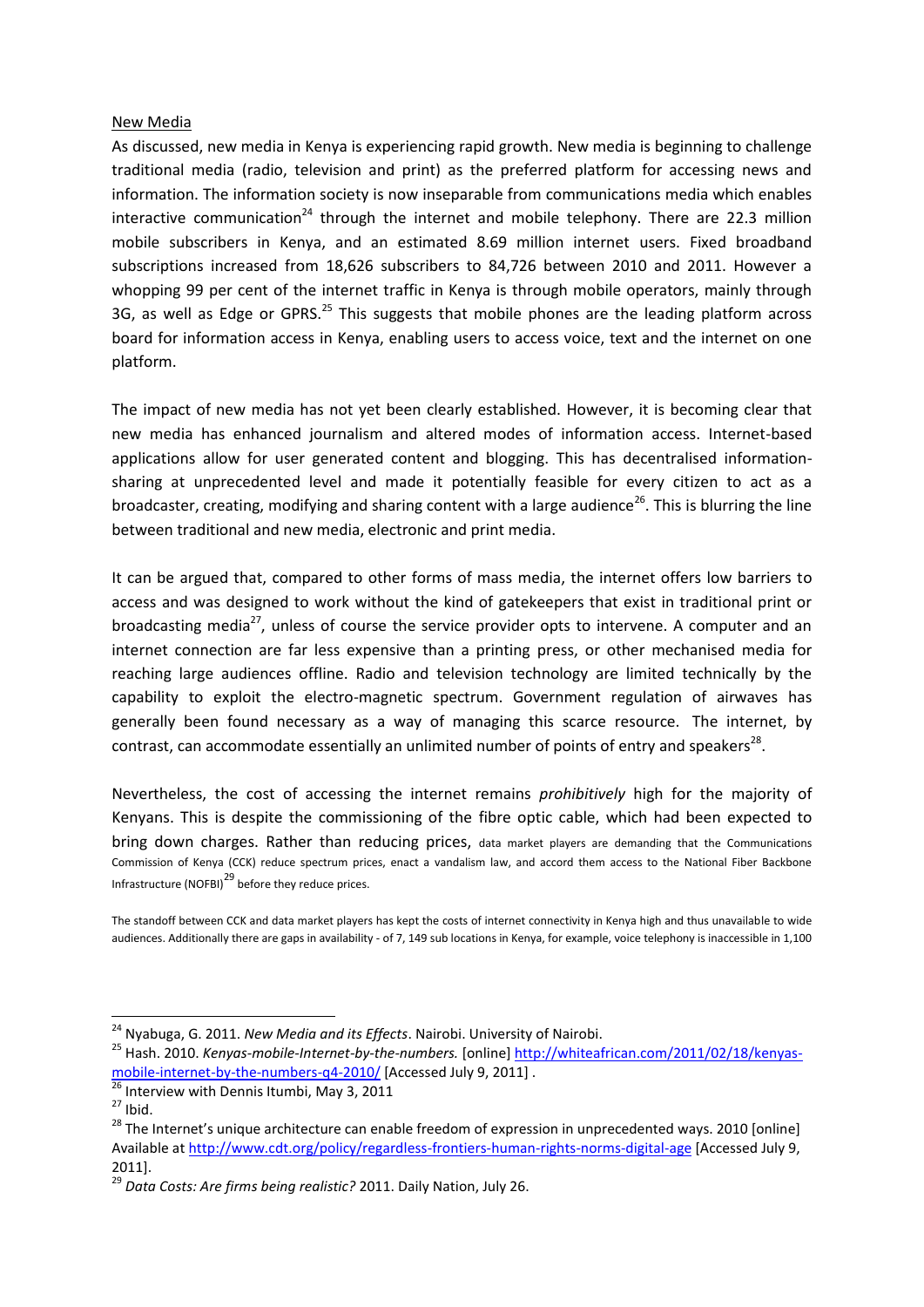of them, and just 893 sub locations have access to broadband data/internet services<sup>30</sup>. Much as the figures speak for themselves, these gaps can potentially distort the market in ways that sometimes cannot be directly discerned from the figures. For example, even in some of the locations with access to telephony, services might still experience limitations to access due to the absence of other requisite infrastructural facilities like electricity.

## Accessibility to the spectrum

In Kenya's history of liberalisation of the airwaves, the question of spectrum access has been a difficult one. When KP&TC was still in charge of licensing and frequency allocation, there were many accusations that authorities allocated frequencies on the basis of political expediency and cronyism<sup>31</sup>. There have been many changes since, including the splitting of Kenya Posts and Telecommunications Corporation in 1998, aimed at correcting this situation. Statutes have since been passed to streamline the industry and include the Broadcasting Regulations 2009, which, in section 6 (1) (c), requires CCK to "develop a frequency plan which sets out how the frequencies available for broadcasting services in Kenya will be shared equitably and in the public interest". The process however is still devoid of clear mechanisms of scrutiny and accountability, and this has resulted in disaffection among industry players, augmented by the exhaustion of spectrum in some locations. The transition from analogue to digital broadcasting could provide some remedies.

The frequency plan has also come under criticism from different stakeholders. A report on Spectrum Development<sup>32</sup> argues that the current model puts the country at risk of running out of spectrum. "Right now, 20 million Kenyans use GSM mobile communications. Many day-to-day activities require the use of WiMax. Data runs on WiMAX, [e-government,](http://www.apc.org/en/taxonomy/term/962) telecommunications and rural [internet](http://www.apc.org/en/glossary/term/149)  [access](http://www.apc.org/en/glossary/term/149). So running out of frequency would bring the country's development to a halt, especially in rural areas, which would be the hardest hit." It further notes that, the measures introduced by the [government](http://www.apc.org/en/glossary/term/353) to alleviate the frequency shortfall are only aimed at addressing the immediate concerns. The measures proposed include auditing whether frequencies are being used, and migrating [government-](http://www.apc.org/en/glossary/term/353)allocated frequencies to other frequencies and so releasing part of that spectrum for commercial use. The report also notes that the current system puts rural communities at a disadvantage because it is expensive for telecommunications companies to operate where population density is scarce.

#### Convergence

 $\overline{a}$ 

There are various examples of convergence in Kenya. Some mobile phones enable users to access radio, television and the internet. Accessing the internet allows users to access online newspapers. And digital television (DTV) was launched on December 9, 2009. Thus current trends in technological convergence, especially digitalisation, point to the possibility of communication media being available on a single multipurpose device or platform $^{33}$ .

The concept of convergence is not well entrenched, or understood, within traditional Kenyan media. A number of media houses have set up convergence desks, or appointed senior managers tasked with convergence. However implementation of the concept as a journalistic practice remains

<sup>30</sup> *ICT Access Gaps in Kenya*. August 2011 [online] Available at

[http://www.cck.go.ke/news/downloads/Access\\_Gaps\\_Final\\_Report.pdf](http://www.cck.go.ke/news/downloads/Access_Gaps_Final_Report.pdf) [Accessed September 4, 2011].

<sup>31</sup> *What The Citizen Case Means for Broadcasting*. 2000. Expression Today, Issue No 16. March.

<sup>32</sup> Mureithi, M. 2010. *Open spectrum for Development: Kenya Case Study*. Nairobi. APC.

<sup>33</sup> Gustavo, G. 2008. *Digital Television and Radio*. APC.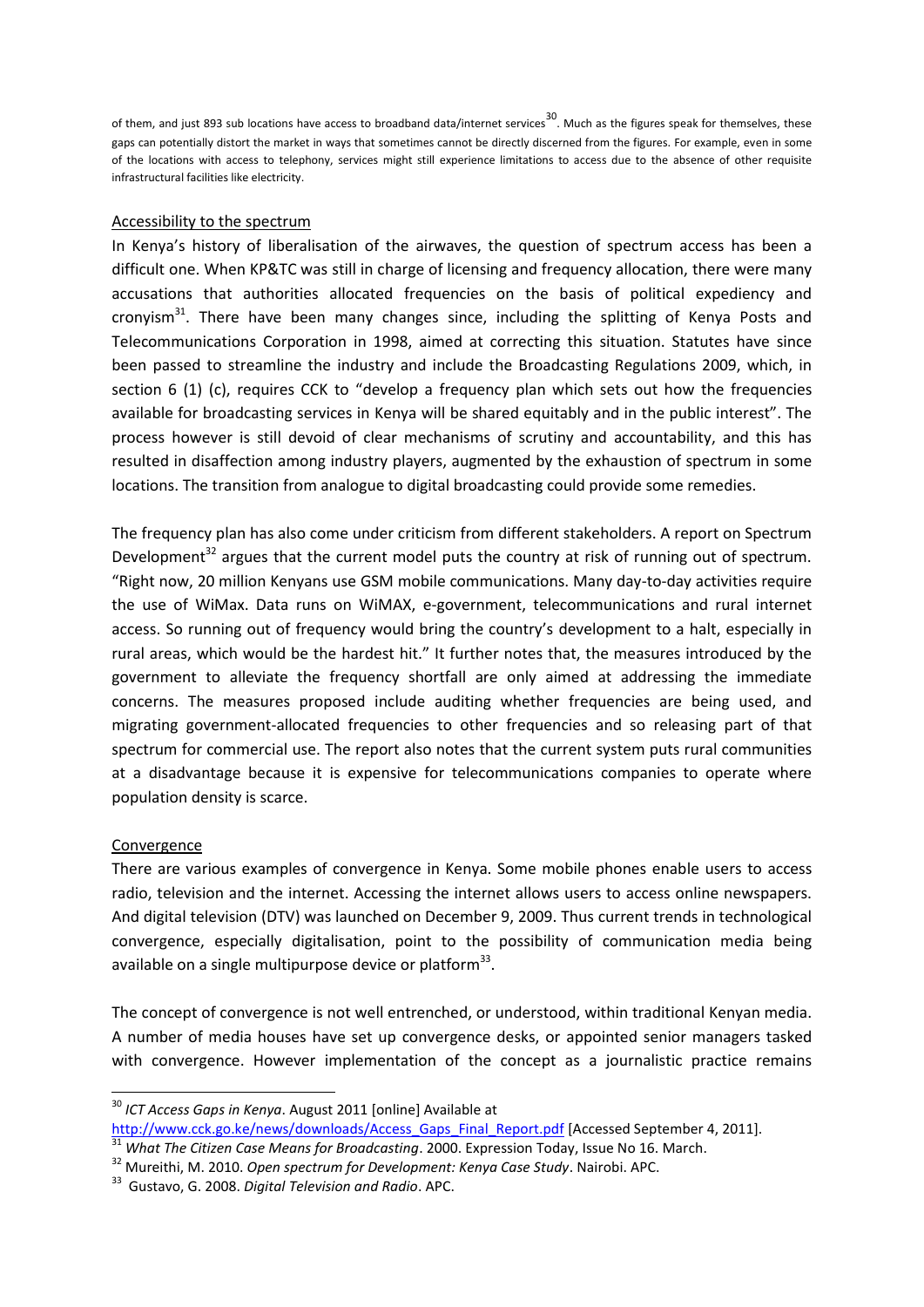sporadic and irregular. At present, media houses still have different teams for each platform. The old definitions that provided separation between radio, television, cable and newspapers still holds<sup>34</sup>. The rise of digital platforms presents enormous opportunities to better inform citizens and opens greater access to information. Given the desire to cut costs, it is inevitable that media organisations will embrace the reality of convergence journalisms in the foreseeable future.

# Initiatives to promote access

There have been concerted attempts to promote access, although access rates remain low in the least developed regions such as North Eastern Province. Such initiatives include the establishment of the Universal Service Fund under the Kenya Communications Amendment Act, 2008, "to support widespread access to, support capacity building and promote innovation in information and communications technology services." The Fund is to be sustained through levies from licensees and "monies as may be provided by Parliament for that purpose". However stakeholders have expressed doubts about whether the Fund will be implemented. ICT specialist, Washington Akumu<sup>35</sup>, has argued that the Universal Access Policy has been misunderstood, as even cell phone providers seem to think that total coverage of Nairobi and its environs is all that Universal Access Policy (UAP) is about.

Ensuring universal access is extremely challenging<sup>36</sup> encompassing many dimensions. These include lowering costs, widening access, promoting technology-neutral frameworks to enable innovation and low cost delivery, as well as promoting competition at all layers of communication. Universal access should mean access to the internet, mobile telephony, television and radio content at an affordable cost<sup>37</sup>.

The undersea fibre optic cable has contributed to improved access by reducing internet costs. Heightened competition and price wars between cell phone service providers have significantly reduced calling and data costs. Furthermore, the government is also establishing 'digital villages', i.e. public access internet points, in various parts of the country. But the most significant change is likely to be the implementation of the National Optic Fiber Backbone Infrastructure (NOFBI). The NOFBI is intended to cover 80 per cent of the districts enabling more communities to connect. Access rates are also expected to improve with the ongoing expansion of physical infrastructure such as roads.

# *10.2. Media and Public Interest Communication.*

# *10.2.1. Media Ownership*

Media ownership in Kenya is an important but complex issue. The most powerful media, in terms of reach and readership, is the print media. The most influential section of print media is either owned by, or under the control of, groups that are closely linked to key members of the three postindependence regimes. The Standard is owned by former President Moi and his allies, The People is

 $\overline{a}$ 

<sup>&</sup>lt;sup>34</sup> Interview with Otsieno Namwaya, Media Researcher, June 2, 2011.

<sup>&</sup>lt;sup>35</sup> Interview Washington Okumu. June 14, 2011. Nairobi.

<sup>36</sup> Maina, Henry. 2011. *Freedom of Expression and the Internet:* a paper presented at the Subsaharan consultations with the UN Freedom of Expression Rapporteur. Article 19.

 $37$  Ibid.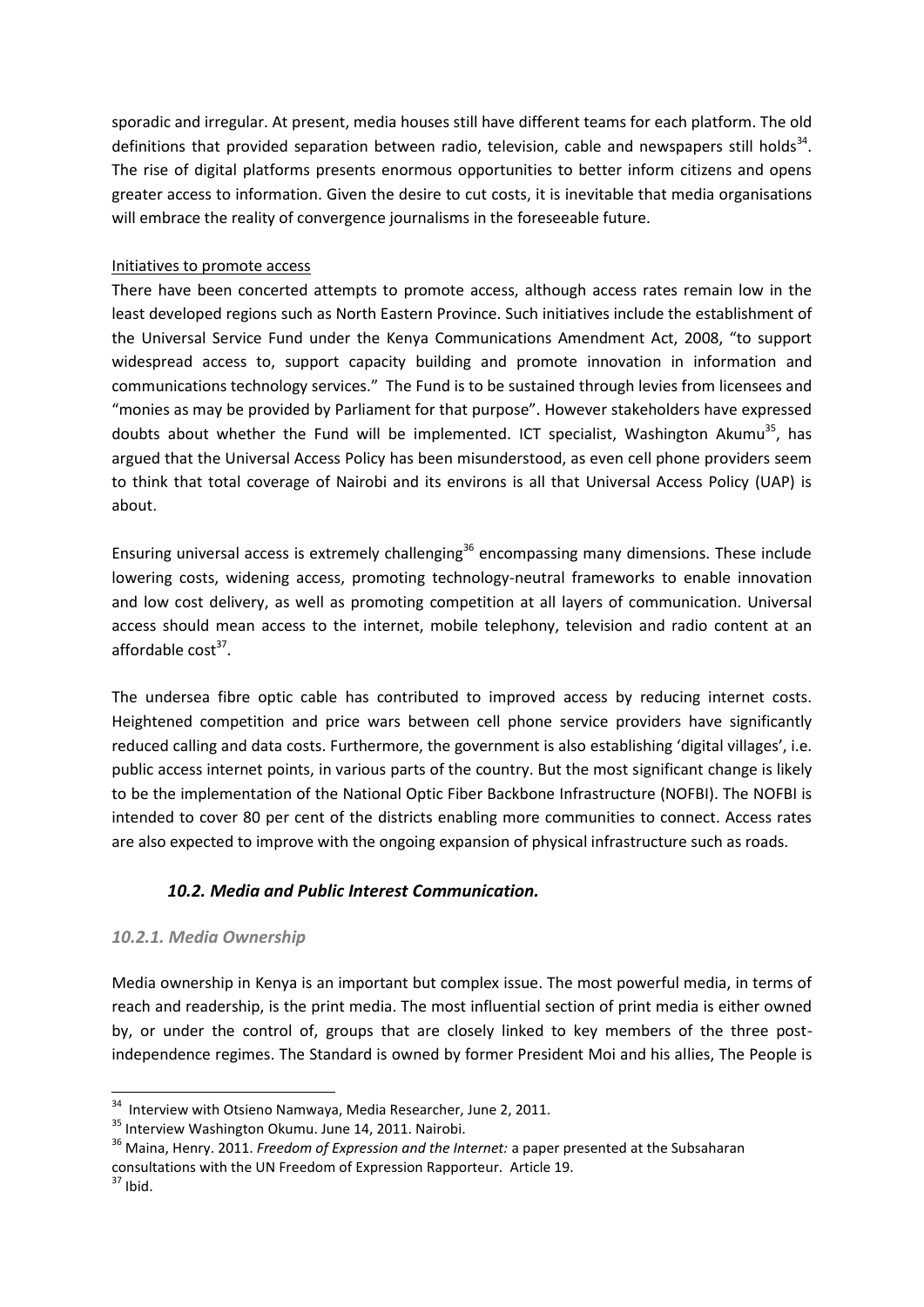owned by the family of former President Kenyatta, The Star is partly owned by individuals close to the regime of former president Moi. The Nation is owned by the Aga Khan; however its credibility was tested in 2005 and 2007 when top management was accused of having ties with the Kibaki administration. The same applies to the radio and television stations – KTN, K24, Kiss TV and NTV – that are owned by the same media houses.

KBC is owned by the state, and both Citizen TV and a host of its radio outlets are owned by an individual known to have close ties with the present government. This leaves only Family TV, EATV and GBS TV outside of political control/influence, meaning that, despite the much touted independence of Kenyan media, it is largely in the hands of the ruling class.

The situation is slightly different with FM stations, but even then, most FM stations are still owned either by politicians or individuals associated with the political elite. The number of radio stations has grown significantly – there were 98 FM stations on air as of December 2010. However Figure 32 demonstrated that ownership of these radio stations is dominated by just six groups. The other stations, as already mentioned elsewhere, are part of community broadcasting. In addition to geographically defined community broadcasters, there has also been a proliferation of religiousbased broadcasters, on both radio and television. These stations are difficult to categorise since they do not qualify as 'community'. Yet, they are also not commercial stations since they do not make profits and survive on donations<sup>38</sup>.



*Figure 32: Commercial radio market, 2011<sup>39</sup> - number of radio stations owned by each company.* 

A number of international broadcasting services (BBC, VOA, Radio France, Radio China) have been granted FM frequencies, and Al Jazeera holds a television license. During the days of information deficit - when the government had a stranglehold on the media with KBC as the sole broadcaster these broadcasters filled that important gap. Most Kenyans would turn to them for news and information about key political events that KBC could not report freely on.

*10.2.2. Production and Content: The Transformation*

 $38$  Ibid (page 36).

<sup>&</sup>lt;sup>39</sup> Own compilation based on KARF Audience Research. 2011. First Quarter. Synnovate.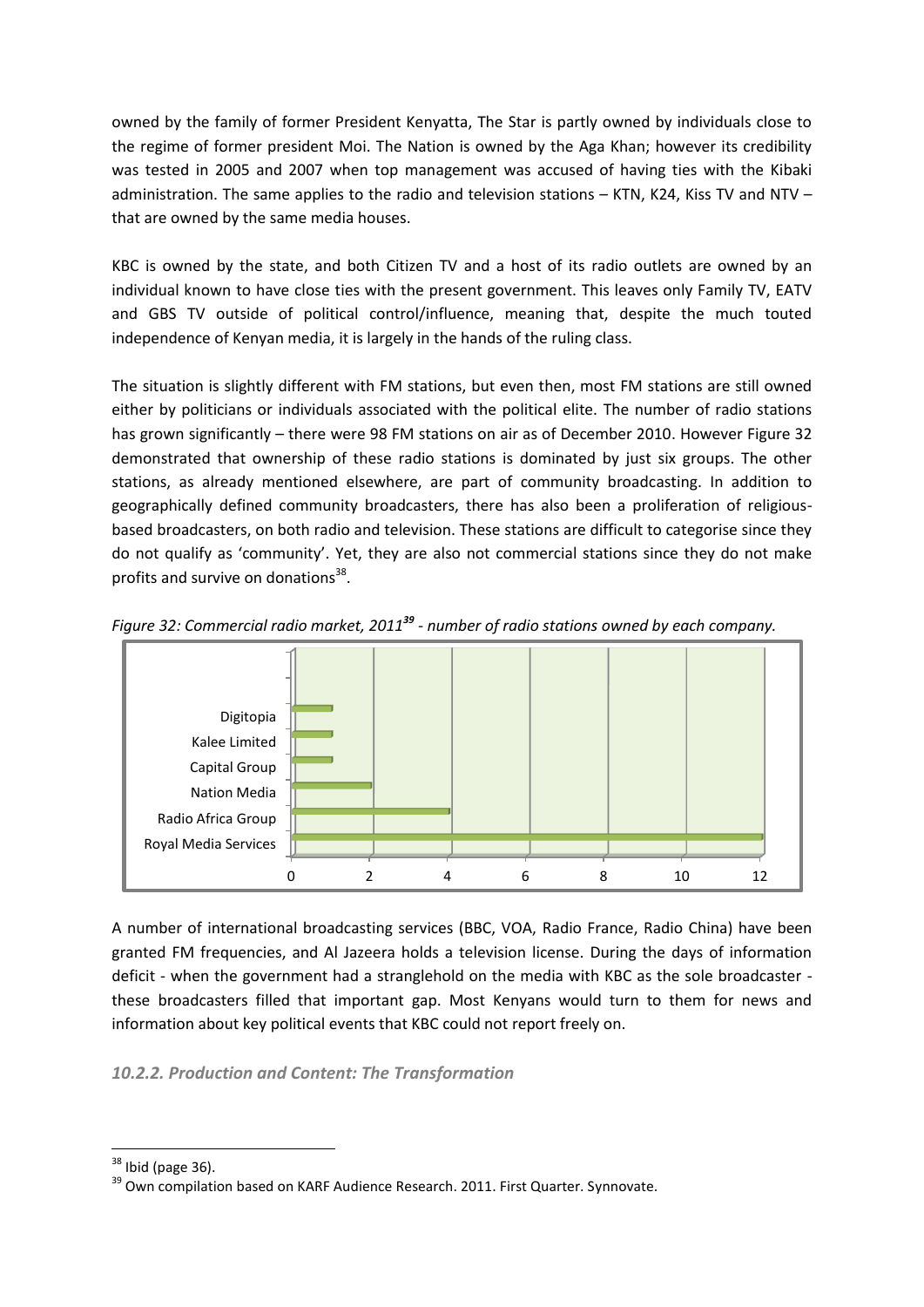The new media landscape has transformed the media environment, pushing traditional media into finding new ways of repackaging content or adopting new trends. There has been an emergence of exclusively online media outfits that compete with traditional media houses, which are also extending their services to online channels<sup>40</sup>. This has led to fears among print media, that online services would undermine demand for their services. But thus far there is no evidence that this is the case in Kenya. Traditional media has responded by establishing a presence on the web (with which to raise more revenue) and repackaging print products in terms of content and outlook. Nation Media Group for instance, have digitalised the print version of their newspapers and made them available online by subscription. Digital communications also allow media houses to extend their reach to fresh territories without the need for frequencies, regulator involvement, physical points of presence or the bureaucracy of setting up shop in a new country. Internet radio, for instance, allows traditional FM stations to reach global audiences with minimal investment and without a change of editorial policy. It is also notable that the broadcasting sector has integrated social media platforms in to their broadcasts with nearly every station setting up Facebook and Twitter accounts to interact with their audiences.

The changing technological environment has not only forced a shift in priorities but also introduced new services. The government's attention at present is on preparing for the switch from analogue to digital broadcasting expected in 2012.<sup>41</sup> The ministry has also stood firm on the provision of local content, since the digital switch will allow for more channels and thus greater avenues for access. But at another level, mobile phone users are now subscribing to news alerts on cell phones or RSS feeds. Journalist Dennis Itumbi**<sup>42</sup>** has noted that technology has transformed the news industry into a participatory process. Television stations have moved a step further and are now accessible on YouTube as well. Various TV stations – K24 , NTV, KBC, KTN and Citizen – have uploaded their most popular programmes onto YouTube<sup>43</sup>. This has thus changed the way audiences interact with news outlets and sources. Blogs and social sites are regularly the platform on which events are quickly shared, discussed and opinions shaped.

The debate among communicators and media practitioners now centres on the question of what the actual place and role of bloggers should be since they are helping to democratise information, production and dissemination. The traditional media organisations are also using web-based and mobile technologies to turn communication into interactive dialogue. Other sites<sup>44</sup> and services have served well as platforms for reporting, circumventing government censorship, raising awareness, enabling democratic participation and engaging with the broader public. Forums such as Ushahidi and the Kenya ICT Action Network (Kictanet) are good examples. Ushahidi mapped reports of violence in Kenya during post election violence in 2008 and has since become a great resource for journalists. It has provided an option for communities to share real time information using text messages, emails and social networks.

Existing initiatives that address content production

 $\overline{a}$ 

<sup>&</sup>lt;sup>40</sup> Interview with Muchiri Nyagah, Principal Partner, Semacraft Consulting Partners.

<sup>&</sup>lt;sup>41</sup> Address by Dr. Bitange Ndemo During the Kenyan Internet Governance Forum, Nairobi, July 22, 2011.

<sup>42</sup> Interview with Dennis Itumbi, May 3, 2011

<sup>43</sup> Kamweru, E. 2011. *Digital Media as a gender challenge*. Nairobi. MCK.

<sup>44</sup> Munyua, A. 2011. *Social media as a positive tool for social transformation?* Nairobi. KICTANet.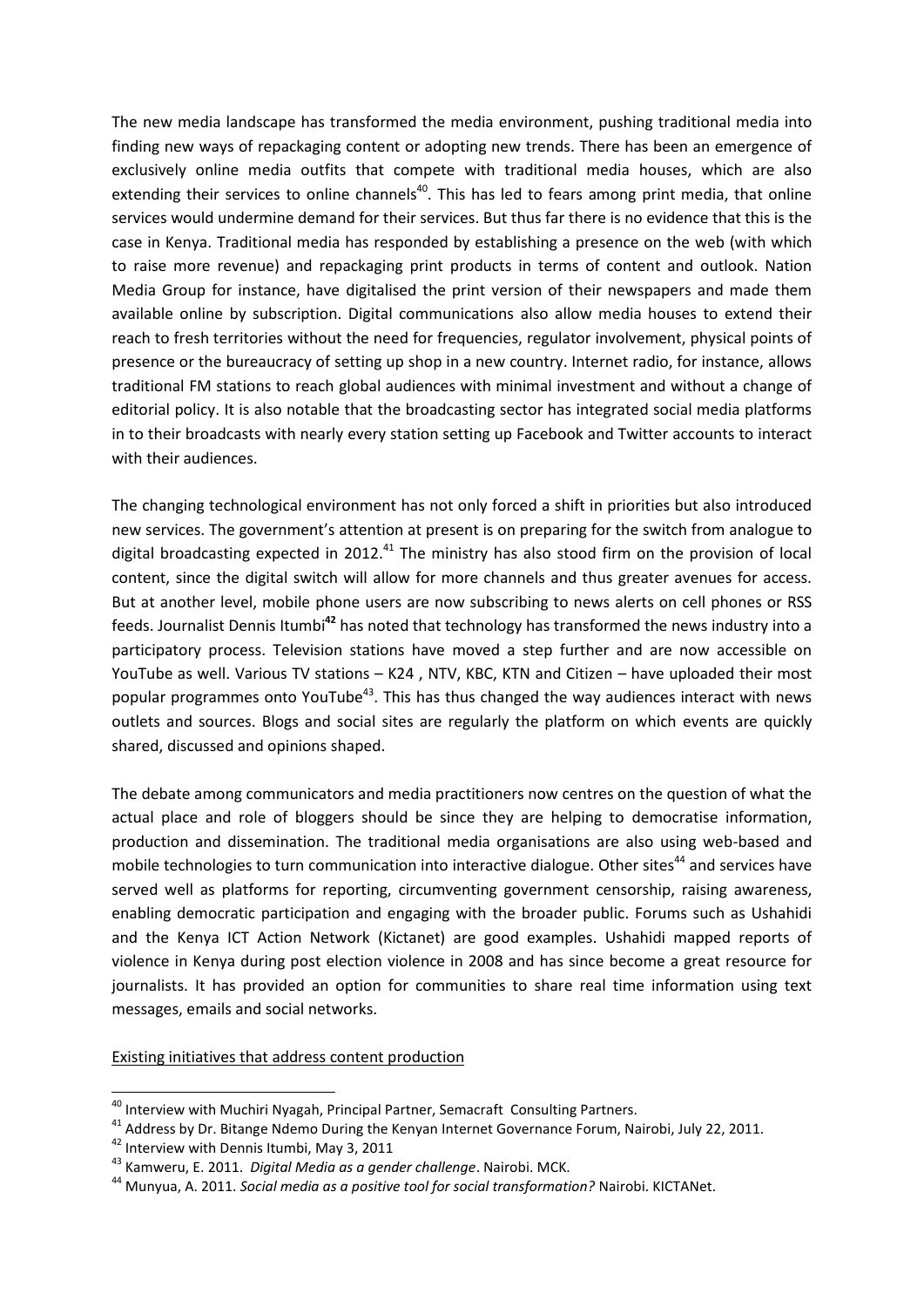The government has taken a number of measures to improve production of local content. In January 2011<sup>45</sup>, the Ministry of Information and Communications set up a Task Force to look at the possibilities for leveraging local talent into the information technology, animation, film and music sectors. The Task Force, which has just started to work, is to establish a mechanism to tackle the sector's bottlenecks and to review areas that require interventions by the Kenyan government. The work of the Task Force notwithstanding, there have been various pieces of legislation, among them the Broadcast Regulations of 2009, aimed at addressing the matter, although there has been concern over the slow pace at which the regulations are being implemented and enforced.

## *10.3. Human Rights and Social Justice on Digital Media*

This chapter has argued that the development and impact of digital media, has pervaded all sectors in Kenya. The human rights sector is no exception, although the penetration and usage of digital communications by the human rights community has been fairly slow. This can be attributed to a number of factors. Firstly, by their very nature, the NGO human rights organisations are donor funded and it therefore takes time, sometimes even years, for the NGOs to negotiate with the donors to allow and fund usage of the latest communications technology. Secondly, until recently digital media has been cost inhibitive for most individuals and groups in Kenya. This scenario is replicated across the East African region. Human rights researchers criticise the highly commercialised nature of the internet environment in East Africa which, they rightly point out, is not in the public interest<sup>46</sup>. However, the human rights community in Kenya is responding to the changing communications technology very well, having already adopted the usage of new platforms such Facebook and Twitter, even if it has often lagged behind in taking up the latest technologies.

## Democratic participation and mobilisation

In the aftermath of the Arab Spring, the role of digital media – internet, mobile phones and social media such as Facebook and Twitter – in the expansion of democracy and in the mobilisation process, has dominated discussion in democracy forums<sup>47</sup> online and in academia. The debate continues<sup>48</sup>, but the Kenyan human rights community in particular has been abuzz with talk about the potential for using digital media to mobilise citizens. There have been attempts to mobilise the public around common concerns such as the rising cost of living and insecurity<sup>49</sup>. For example, the so-called 'Unga Revolution' (Flour Revolution) protests were largely organised through Twitter, Facebook and other websites. The use of digital platforms to organise demonstrations is a departure from the scenario of the 1990s when advocates of the new constitution were at the mercy of the traditional media. The demonstration in July against Kenya's Minister of Education over the Free Primary Education Fund scandal (when significant portions of the ministry's funds could not be accounted for), for example, was organised through text messages, Twitter and

[s/journal\\_of\\_democracy/toc/jod.22.3.html](http://muse.jhu.edu/journal%20s/journal_of_democracy/toc/jod.22.3.html) [Accessed August 3, 2011].

**.** 

<sup>45</sup> *Kenya eyes a slice of creative arts industry*. 2011. Daily Nation*.* 10 January.

<sup>46</sup> Maina, H. 2011. *Freedom of Expression and the Internet*. A paper presented during the Sub-Sahara Africa Conference. Article 19.

**<sup>47</sup>** Philip, N. Muzammil, M. 2011. *The Role of Digital Media in the Upheavals in Egypt and Tunisia*. Journal of Democracy Volume 22 [online] Available a[t http://muse.jhu.edu/journal](http://muse.jhu.edu/journal%20s/journal_of_democracy/toc/jod.22.3.html) 

 $48$  Ibid.

<sup>49</sup> Kiberenge, K. 2011. *More Food Protests Expected in Nairobi*. The Standard. 23, April.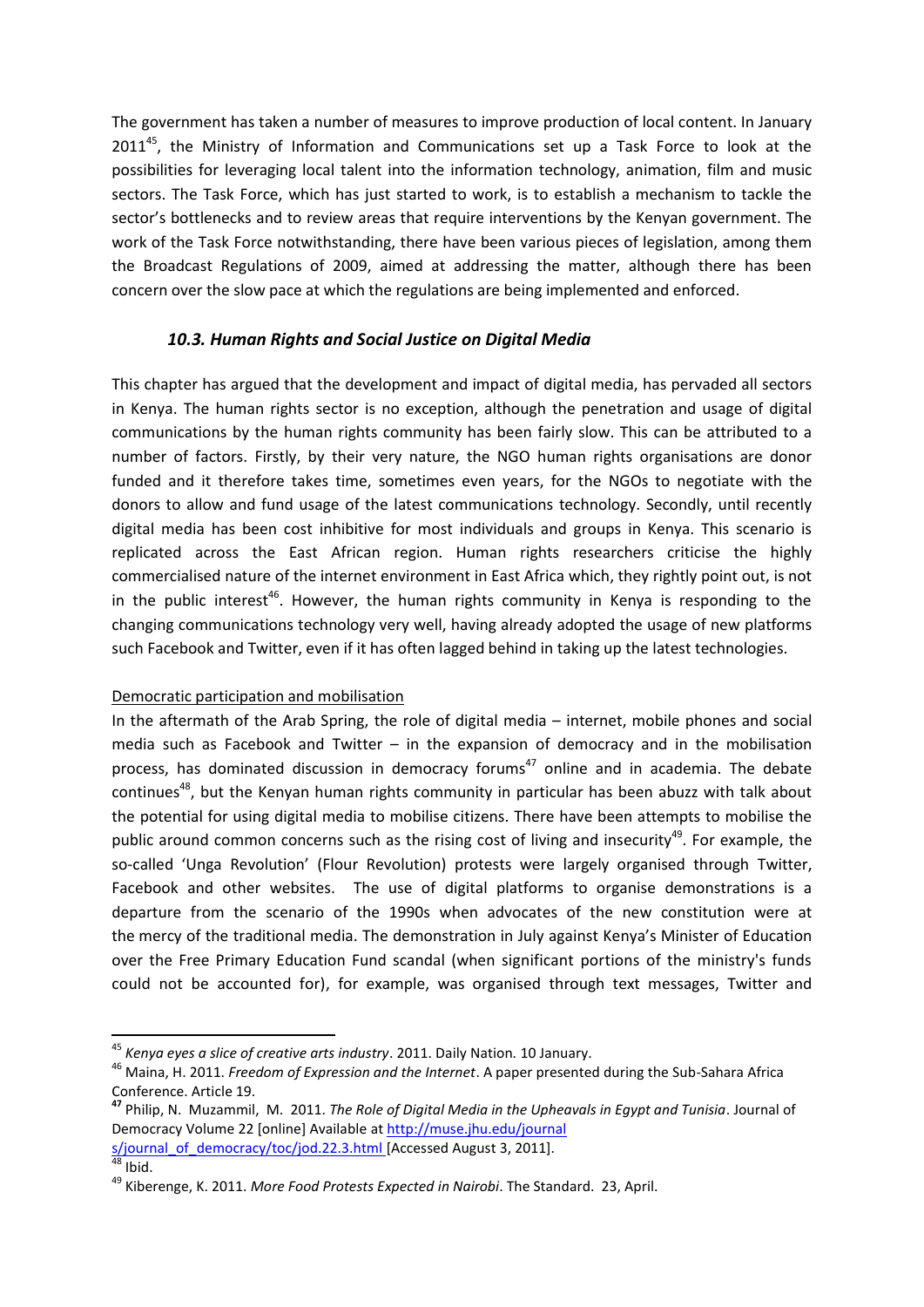Facebook. This is a new frontier that is yet to be fully exploited by the Kenyan democracy and human rights sector.

Digital media has revolutionised the way that human rights groups in Kenya network and share information<sup>50</sup>. Groups, such as Bunge La Mwananchi (Peoples Parliament), which used to meet physically to organise events, today largely organises its members and debates issues through Listserves and Facebook. The group has a website, Facebook group, and uses Twitter and YouTube platforms. The use of multiple social media platforms is an emerging trend among civil society groups. Another notable example is the Kenya Young Voters Alliance which is largely based on Facebook, with a membership of 10,000. Since the Alliance was founded in 2009, it has provided a platform for debate on key national issues $^{51}$ .

But, away from the civil and political rights action front, there have been other initiatives such as Ugatuzi, which is the Swahili word for devolution. Ugatuzi was founded by the Social Development Network (SODNET) as a budget-tracking tool that acts as platform for grassroots communities to participate in public resource management. This web-based tool seeks accountability from government and parliamentarians by enabling communities to access information with which they can make informed decisions and hold their leaders accountable.

## ICT and human rights

**.** 

The human rights movement in Kenya has generally been slow to realise the value of websites and the internet as tools of mobilisation and information exchange. Most NGO websites were, and still are, dull and rarely updated, showing that they do not attach much value to them. Part of this can be attributed to fear of legal and security implications.

Most civil society organisations only migrated from fixed to mobile phones around 2005 and, even then, did not fully appreciate the potential that mobile phones had for their work $52$ . Yet there is no doubt that digital media has had an impact, for better or worse, on a variety of human rights, be they social and economic or even civil and political. In particular, writers and commentators on social and economic rights in Kenya hold the view that digital media has, indeed, contributed to social change.<sup>53</sup> But it was not until 2007, during Kenya's post election violence, that CSOs begun to appreciate the significance of this mode of communication, let alone the challenges that are attendant on it. Text messages were widely used, and this time not just by CSOs but by all Kenyans, to communicate information about the election, and the resulting violence. But most importantly, civil society has found the mobile phone very useful in protecting human rights defenders (HRDs), as faster, secure lines of communication have been easy to establish between HRDs and protection agencies.

Another challenge for civil society organisations is IT security, i.e. the security of data in computers, and storage devises and even the security of information exchanged by email and text message. Some of these have in the past exposed human rights defenders, in need of protection, to even

<sup>50</sup> Diamond, L. 2008. *In The Spirit of Democracy*. New York, Henry Holt and Company LLC.

 $51$  Interview with Otsieno Namwaya, July 26, 2011. Nairobi.

<sup>52</sup> Interview with Otieno Ombok, Nairobi. August 28, 2011.

<sup>&</sup>lt;sup>53</sup> Interview with Muthoni Wanyeki, July 6, 2011. Nairobi.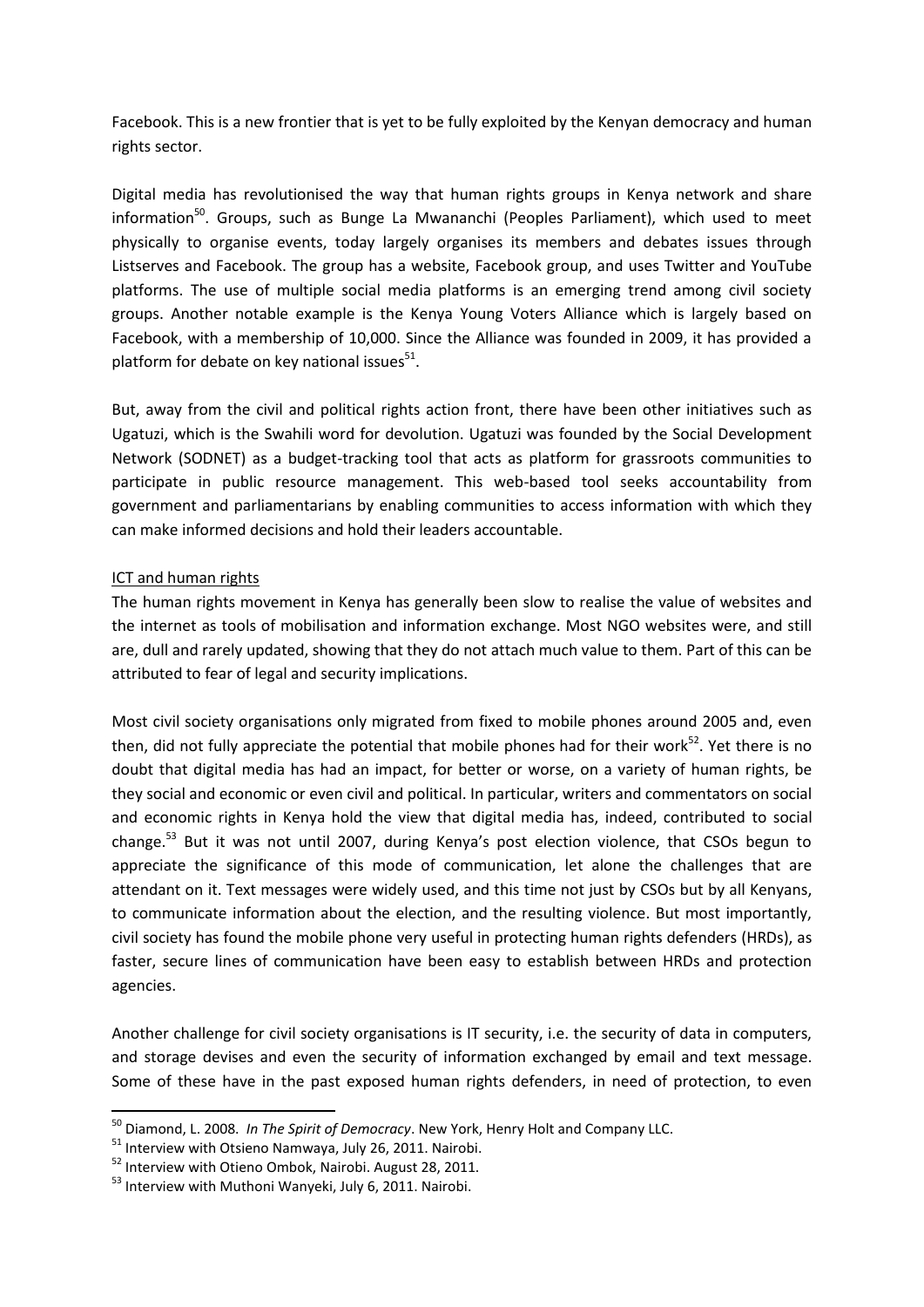greater risk<sup>54</sup>, as the government has on occasions been able to retrieve mobile text messages that reveal the location of these human rights defenders.

But these changes are widely being viewed as double–edged. It is positive that people communicate, share information and engage interactively, but such opportunities bring with them the potential for abuse. Danger lurks in a situation where there is such enormous space and opportunity for the entire public to share and disseminate information without a clear definition of the ethical parameters and how they can be enforced. Such a situation is replete with many problems. Firstly, interpersonal communication is today being exchanged as though it is truthful and factual. Such information is also being posted on blogs – such as Jukwaa – and circulated through personal emails, especially as witnessed during the campaign period and also during Kenya's post-election violence period in 2008<sup>55</sup>. But this does not take away the positive aspects of this new trend. Digital communication has opened up a space, giving members of the general public the opportunity to participate and express themselves in a variety of governance debates.

# *10.4. Controlling Media and Communications*

Various industry analysts have acknowledged the Kenyan media as being among the most vibrant in Africa. While the media sometimes faces charges of being sensational on delicate national issues, it has nonetheless been the most powerful and consistent public watchdog, often prodding the political leadership and demanding public accountability<sup>56</sup>. This freedom was not granted to the media easily. Rather, media and other interest groups have had to fight for it, demanding legal and later constitutional, protections. The new constitution unequivocally provides for an elaborate Bill of Rights, which includes freedom of expression and media<sup>57</sup>. The constitution also provides for public participation in all public processes including policy making, and this can be interpreted to mean that, henceforth, major decisions that will affect the ICT and media sector will benefit from public input. The legislation that will implement Kenya's constitution includes a statute on the Media and ICT sector. According to the constitution, the industry players have an opportunity to input and shape the final product, not as a privilege extended by the authorities but as a constitutional right*.* 

## Privacy and security

This is a difficult area for the media not just in Kenya but throughout the world. Privacy in media is not just a problem for the law; it must also be dealt with through ethical guidelines of the media profession<sup>58</sup>, an issue the Media Council of Kenya has grappled with for a couple of years. And, save for the aberrations of the alternative press and a section of the FM stations, the media has generally done well on this score. There have not been overt intrusions by the media, for instance, into the privacy of individuals or generally the lives of private – as opposed to public – citizens.

State security, on the other hand, was once regularly used to excuse government clampdowns on the media, despite the fact that Kenya has not had major security concerns. Nonetheless, the two

 $\overline{a}$ <sup>54</sup> Interview with Otsieno Namwaya, July 26, 2011, Nairobi.

 $55$  Ibid.

<sup>&</sup>lt;sup>56</sup> Interview with Patrick Ochieng, Nairobi, August 28, 2011.

<sup>57</sup> *Constitution of Kenya 2010.* Article 34.

<sup>58</sup> *The Code of Conduct*. 2007. The Media Council of Kenya.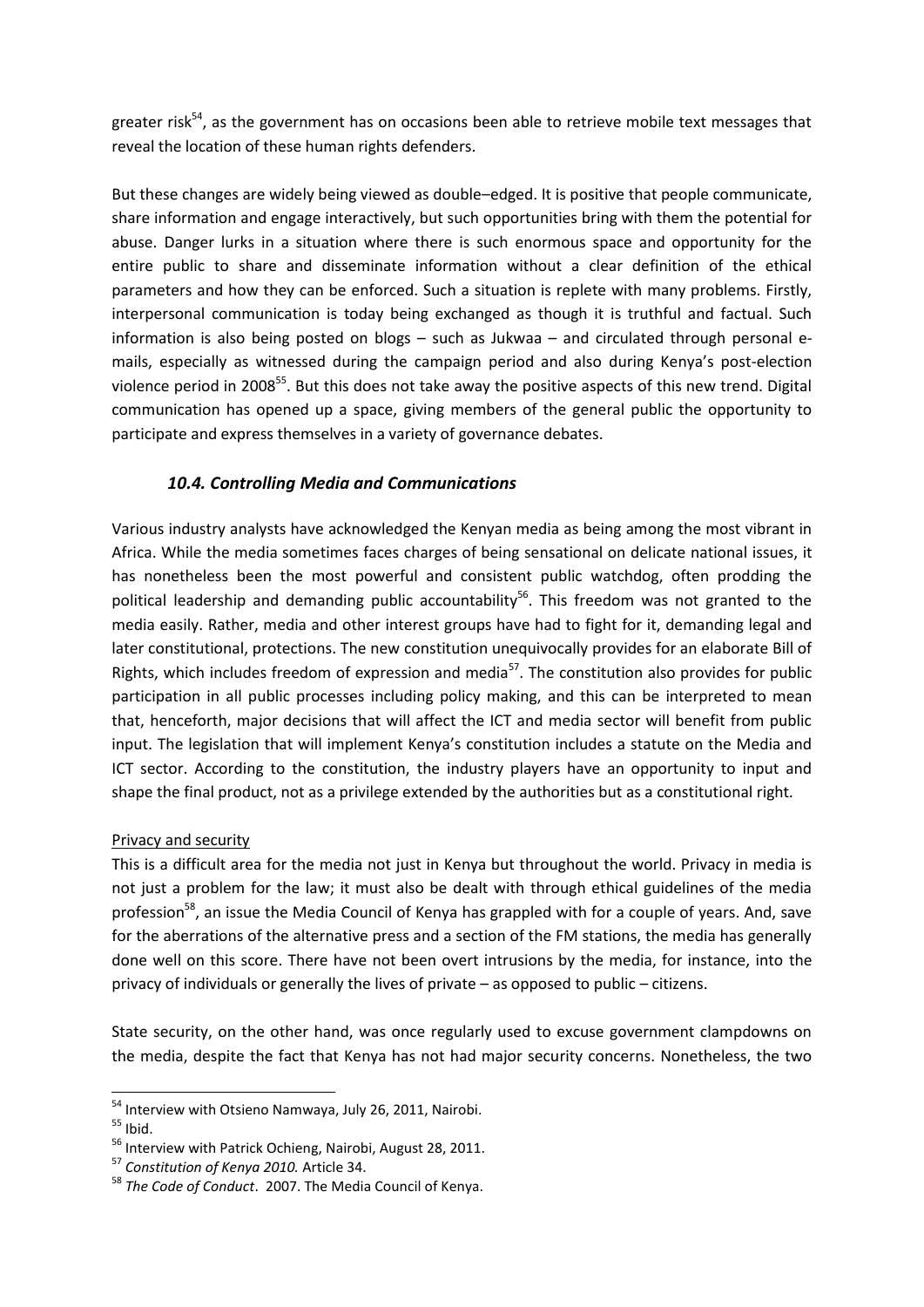issues have been well dealt with by way of legislation. Under the current constitution, Article 31, the right to privacy is guaranteed. Further, the Kenya Communications Amendment Act (KCA) of 2008 in Article 46 I(f) and (g) requires all broadcasters to respect the individuals' right to privacy.The Act criminalises unauthorised access to data in a computer. But includes an exception allowing acts carried out under any statutory power for obtaining information, or taking possession of any document or other property for legitimate purposes, such as national security.

## Cybercrime and filtering

Seen as a controversial national regulatory issue, net neutrality discussions have mainly focused on the kind of policies required for broadband access at the national level. But with increased access to the internet, this debate now goes further to address the right of internet users to access services, content and applications without interference. It also includes the issue of the rights of network/infrastructure operators to be free of liability for transmitting applications and content considered illegal<sup>59</sup>. The debate is now on whether net neutrality is going to become a global internet governance principle combining concepts of universal access and rights to communication and innovation.

Owing to the opaqueness of the practice, there is no public information on filtering or blocking, even though there has been widespread concern that the National Security Intelligence Services has a facility for this. Whether this is a reality remains uncertain - there has never been a tangible case of filtering and blocking at the Kenya government level. Blocking at the level of service providers is a real danger given that the government has been pushing for such measures. During the postelection violence in 2008, the government, after seeking the consent of media owners and managers, banned live broadcasts and even considered closing down the SMS messaging system. This could mean that the Kenyan government lacks the capacity to filter or block content on mobile and internet communication in the absence of the collaboration of the service providers. Alternatively it could mean that the government is reluctant to use blocks and filters – although the latter seems highly unlikely. The then Safaricom CEO, Michael Joseph, said in a subsequent interview that mobile phone providers convinced the government to refrain from shutting down the short messaging service, allowing the providers to send out messages of peace and calm instead<sup>60</sup>. Also, there is evidence that the names of more than 1,700 people who created or forwarded text messages inciting ethnic violence were compiled by the government. The purpose of this compilation of names was not specified. The assumption was that those individuals would be prosecuted but to date they have not been.

Kenya is already witnessing various forms of cyber crime e.g. website hacking, copyright infringement, email account hijacking etc. In terms of cyber law adoption, Kenya has passed relevant regulation though there may still be outstanding issues that will require revision as a result of the ever-changing cyber world. The Kenya Communications Amendment Act 2009 addresses transactions, electronic signatures and authentication, consumer protection and computer crime.

<sup>&</sup>lt;sup>59</sup> Interview with Alice Munyua, KICTANET Convener. June 13, 2011. Nairobi.

<sup>&</sup>lt;sup>60</sup> Available a[t http://allafrica.com/stories/201009230933.html](http://allafrica.com/stories/201009230933.html) [Accessed July 9, 2011].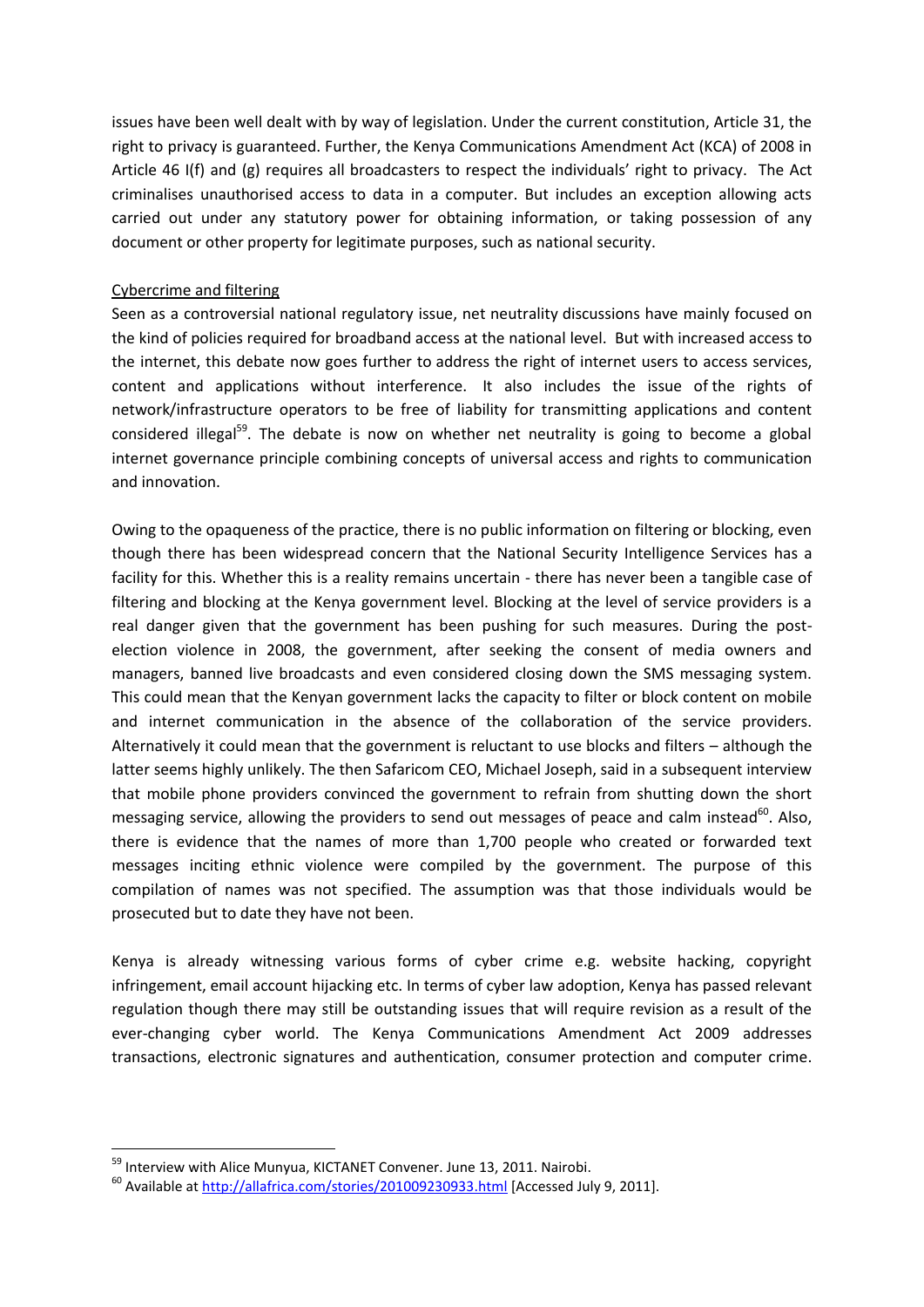There is also a Kenya CERT (Computer Emergency Response Team)  $61$  and though it is still at the initial stages of the set up, it is seen as a step towards combating cybercrime.

## *10.5. Conclusions and Recommendations*

The media environment in Kenya is changing rapidly and this poses major challenges to traditional media. Even if it has the capacity or the resources, the media simply has to adjust to the changes if it is to stay afloat and remain relevant in light of the emerging consumption trends. There are many exciting options ahead, and this is an area whose potential is yet to be fully exploited in the country. There is a need for constant research and analysis of the industry in order to keep pace with the changes, and develop policies that are in sync with the public's needs. The priority areas for action are:

## **Regulation**

- *Media stakeholders will need to take advantage of the prevailing mood of inclusiveness – there have been widespread consultations in the recent past, and the constitution now require greater levels of public participation in the legislative process. For example, stakeholders have*  been asked to input into the draft Broadcasting Code of Practice for free to air radio and *television as well as an updated ICT amended policy. There are many other pieces of legislations that will have to be created in the next five years as the constitution is implemented and this should be seen as presenting an opportunity to redress past mistakes, particularly in the broadcasting sector.*
- *Consultations and public participation in this regard should not be allowed to mean the inclusion of just a few urban-based stakeholders. Rather, it should include as wide a selection of stakeholders as possible, including rural, community radio stations.*
- *There is also an opportunity to develop legislation to address some of the most glaring industry issues including market gaps, high levels of media concentration, and cross-media ownership; for example through the introduction of laws against monopolistic tendencies to safeguard the public interest. The role of the KBC as a public broadcaster will also need to be re-examined with the view to making it more effective and responsive to public needs and the changing social, economic and political environment.*

## Local content quotas:

- *All media houses should be required to produce a minimum percentage of Public Service Remit. There is already a proposal that calls for both radio and television stations to ensure 40% of programming is Kenyan. However further debate is needed on how to achieve this.*
- *Training in quality content production in light of digitisation of broadcasting will be needed.*

## Bloggers and social media

**.** 

 *Professionalisation of bloggers must be debated and agreed, to clarify their ways of working*  with the traditional media whilst they collect, analyse and impart information. Training of

<sup>61</sup> *Report of the East Africa Community (EAC) meeting of the taskforce on cyber laws Phase II*. 2011. Mombasa, Kenya. Page 3 [online] Available at [http://www.eac.int/advisory-opinions/cat\\_view/153-eac-cyberlaws](http://www.eac.int/advisory-opinions/cat_view/153-eac-cyberlaws-framework.html)[framework.html](http://www.eac.int/advisory-opinions/cat_view/153-eac-cyberlaws-framework.html) [Accessed August 31, 2011]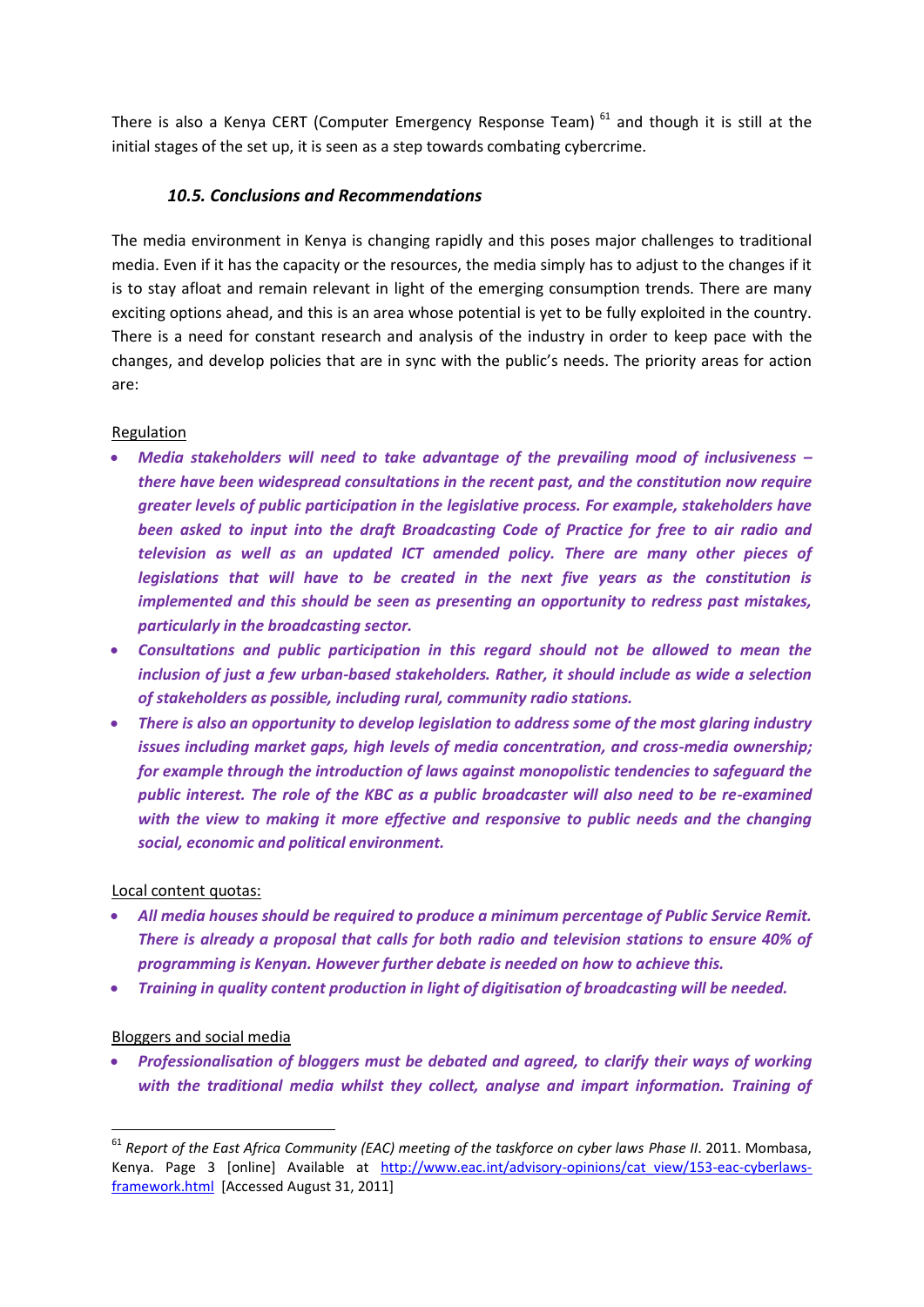*bloggers should also be considered so that they provide alternative perspectives on mainstream media. Media personnel will also need training on how to take advantage of new media.*

#### Community media

 *To secure its growth and development, community radio requires an enabling environment, an assessment of what has worked and what has failed, and what needs to be done; all in light of technological advancement.*

#### Convergence

 *Training of all media personnel will be needed to facilitate multitasking. They will need to develop skills in the packaging of content in digital formats that can be delivered simultaneously through different platforms such as radio, television, print and online.*

#### Human rights

 *The human rights movement should establish effective ways of reaching and mobilising the masses through new technologies so they can demand their human rights.*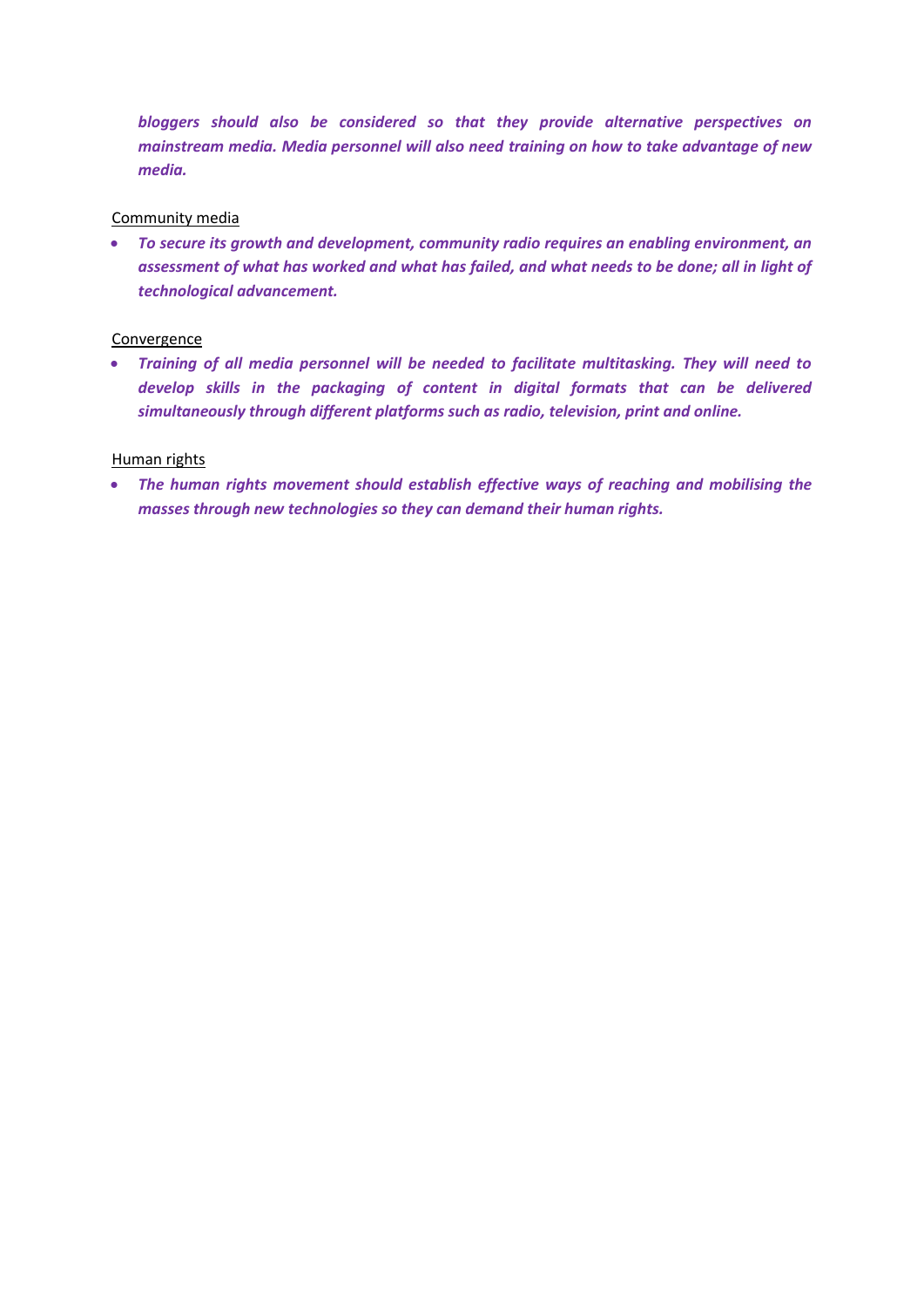# **Kenya**

- Akumu, W., 2011. Personal interview by Grace Githaiga. 2011
- Audit Bureau of Circulation, Kenya, Review of 30 year newspaper circulation figures.
- *CCK Quarterly Sector Statistics Report*, Second Quarter, October December 2010/2011.
- Centre for Democracy and Technology, 2010. The Internet's Unique Architecture Can Enable Freedom of Expression in Unprecedented Ways. 2010. [online] Available at:
- Communications Commission of Kenya, 2011. *ICT Access Gaps in Kenya*. August [online] Available at[: http://www.cck.go.ke/news/downloads/Access\\_Gaps\\_Final\\_Report.pdf](http://www.cck.go.ke/news/downloads/Access_Gaps_Final_Report.pdf) [Accessed September 4, 2011].
- Constitution of Kenya 2010. Article 34.
- Daily Nation, Kenya turns to phones for Internet browsing. 2010. *Daily Nation*, 3 December.
- *Daily Nation*. Kenya eyes a slice of creative arts industry. 2011. *Daily Nation*. 10 January.
- Data Costs: Are firms being realistic? 2011. Daily Nation, July 26.
- Diamond, L. 2008. *In The Spirit of Democracy.* New York, Henry Holt and Company LLC.
- EPZ and International Research Network. 2005. *Kenya's Information and Communications Technology Sector Report.*
- *Expression Today.* What the Citizen Case Means for Broadcasting. 2000. *Expression Today*, Issue No 16. March.
- Githethwa, N., 2010. *Milestones, Challenges, and Proposals in the Development of Community Radio in Kenya*. A Discussion Paper presented at the AUF – ACDM meeting on 21st February, 2010 as a framework of discussions and a guide to further action.
- Gustavo, G., 2008. *Digital Television and Radio*. APC.
- Hash, 2010. Kenya's Mobile Internet by the Numbers. *Quarter 4-2010*. <http://www.cdt.org/policy/regardless-frontiers-human-rights-norms-digital-age> [Accessed July 9, 2011].
- $\bullet$  Itumbi, D., 2011. Personal interview by Grace Githaiga. 2011
- Kamweru, E., 2011. *Digital Media as a Gender Challenge*. Nairobi. MCK.
- KARF Audience Research. 2011. First Quarter. Synnovate.
- Kenya Communications (Broadcasting) Regulations 2009. Article 26 (1) and (2).
- Kiberenge, K., 2011. More Food Protests Expected in Nairobi. *The Standard*, 23, April.
- Maina, H., 2011. *Freedom of Expression and the Internet.* Paper presented at the Subsaharan consultations with the Freedom of Expression Rapportuer. Article 19.
- Mshindi, T., 2011. Personal interview by Grace Githaiga. 2011
- Munyua, A., 2011. Personal interview by Grace Githaiga. 2011
- Munyua, A., 2011. *Social media as a positive tool for social transformation?* Nairobi. KICTANet.
- Mureithi, M., 2010. *Open spectrum for Development: Kenya Case Study*. Nairobi. APC.
- Mutunga, W, 1999. *Constitution Making From the Middle*. Nairobi. Sareat/Mwengo.
- Namwaya, O., 2011. Personal interview by Grace Githaiga. 2011
- Nyabuga, G., 2011. *New Media and its Effects*. Nairobi. University of Nairobi.
- Nyagah, M., 2011. Personal interview by Grace Githaiga. 2011
- Ochieng, P., 2011. Personal interview by Grace Githaiga. 2011
- Okello, R., 2000. Broadcasting media in Kenya In: M. Odero and E. Kamweru, 2000. *Media Culture and Performance in Kenya*. Nairobi. The East African Media Institute.
- Ombok, O., 2011. Personal interview by Grace Githaiga. 2011
- Oriare, P., 2010. What the new constitution means for press. *Expression Today*, October 2010.
- PC Magazine Encyclopedia. 1981 2011. [online] Available at: <http://www.pcmag.com/encyclopedia/> [Accessed August 21, 2011].
- Philip, N. and Muzammil, M., 2011. The Role of Digital Media in the Upheavals in Egypt and Tunisia. *Journal of Democracy* (22) [online] Available at: